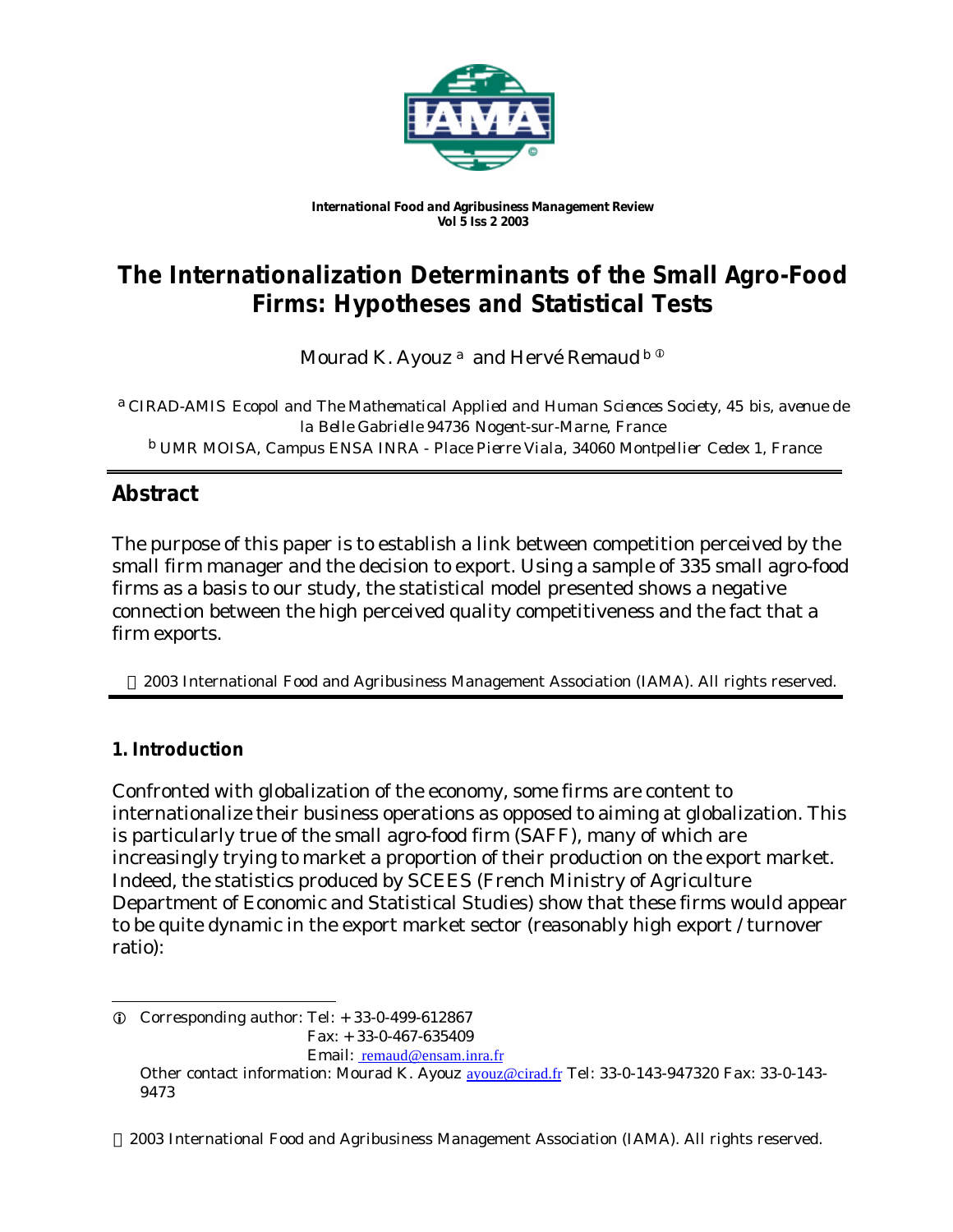- 4.1 point increase of export ratio (from 16.8 to 20.9%) between 1988 and 1997 in agro-food firms with a payroll exceeding 500;
- 4.6 point increase (from 13.6 to  $18.2\%$ ) in agro-food firms presenting a payroll from 50 to 500;
- 1.2 point increase (from 10.6 to 11.8%) in agro-food firms presenting a payroll from 20 to 49;
- 6 point increase (from 9 to 15%) in agro-food firms presenting a payroll from 10 to 19.

The establishment of agro-food firms within a given geographical area is a special feature of this type of firm as it can be highlighted to help qualify the product type. Thus, the location of the firm for the manufacture of local products would appear to function as a potential lever for the internationalization of a SAFFs product(s) (Couderc & Remaud, 2000). Similarly to Bonnacorsi (1992), this point leads us to postulate that the marketing of various quality products is intimately connected to the export phenomenon of these firms. While the small-agro-food firm is not able to compete with large firms in terms of marketing consumer products, quality could well be one of the competitive keys supporting the validity of the export strategy.

This paper's aim is analyzing and explaining the connection, in the case of the small agro-food firm, between the act of exporting and the manager's perception of high quality competition for the products manufactured. Stretching the study a little further, we seek to establish the factors accounting for these two supposedly positively connected variables.

Going over the existing literature enabled us to test the research hypotheses. Having done that, by presenting the sample of selected SAFFs and an econometric model, we developed the methodological aspect of the study. Finally, the results of our research are given and discussed.

# **2. Research hypotheses**

The works of authors, having taken an interest in the internationalization of these firms' business, are largely devoted to the connections linking the size of the firm to export ratio (Calof, 1993; Zou & Stan, 1998; Wolff & Pett, 2000). While most studies reveal the positive connections between these two variables, others tend to adduce the factors accounting for the internationalization of small firms. This is the case with Calof (1994) or Bonaccorsi (1992) papers' for which the size of the firm is not a barrier to export.

The first hypothesis we tested is directly related to the proposals of Bonaccorsi (*ib*., p. 631): "*International competitiveness of small firms is much more based on*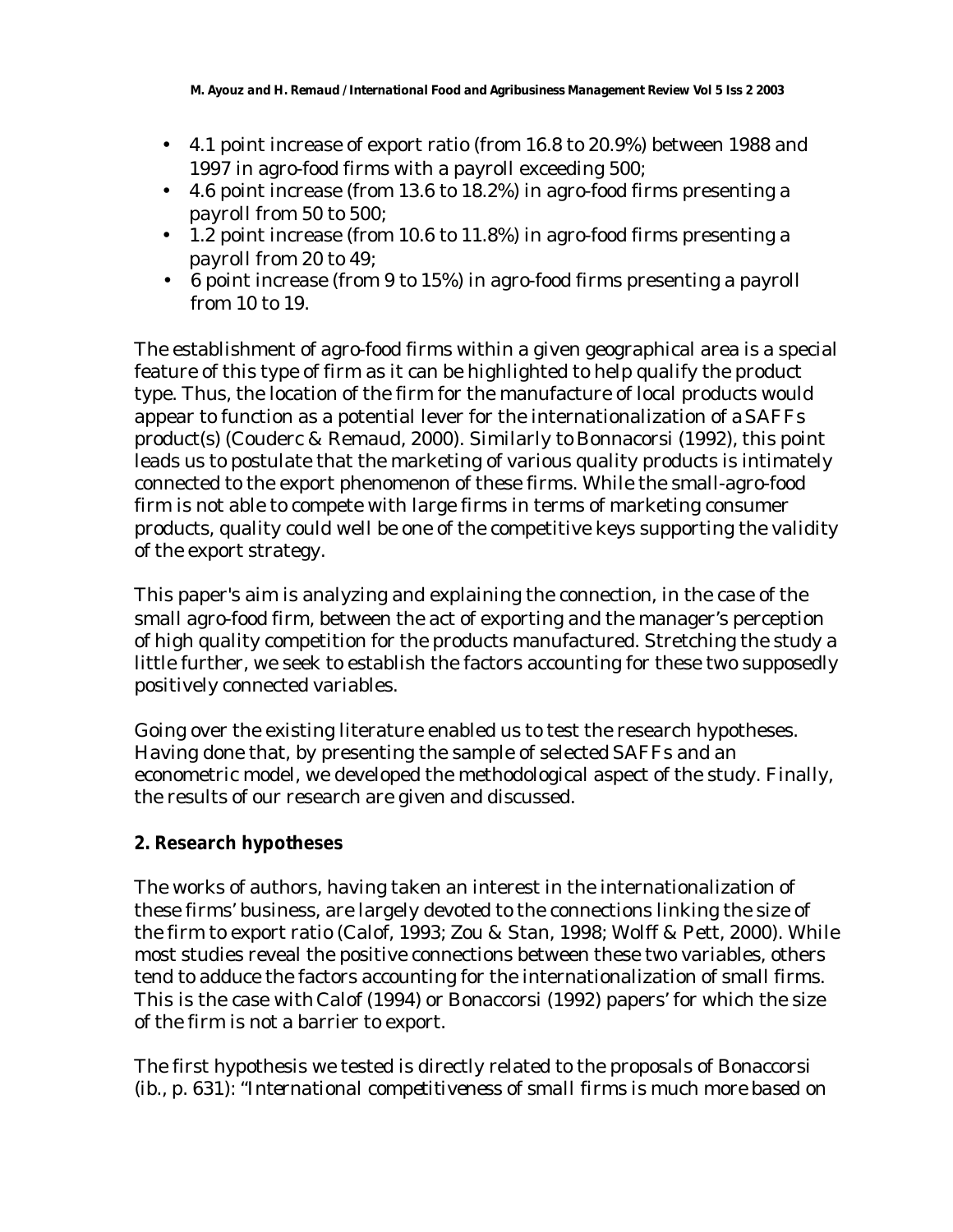#### *M. Ayouz and H. Remaud / International Food and Agribusiness Management Review Vol 5 Iss 2 2003*

*general competitive factors such as product quality, rather than on explicit marketing strategies and policies".* Pursuing the idea that the manufacture of local products can be used as a lever for exporting in small agro-food firms, we assumed there was a positive connection between product quality competitiveness perceived by the manager and his business on the export market. However, this paper offers no judgement regarding the meaning of the relation between these two variables.

*Hypothesis 1*: Competitiveness perceived by the small agro-food firm manager of the quality of the products he/she manufactures is positively related to the export phenomenon.

Developing upon various works devoted to the role of human resources, Manolova et al., (2002), attempted to broaden the basic grounding accounting for the internationalization of small agro-food firms by looking at them from the angle of their human capital. Human capital in these firms is crystallized around the manager of the firm, whether he is the owner of the firm or not. The components contributing towards this capital are experience, competence (aptitude), perception of the environment, market choices from a geographical point of view, age and educational background of the manager. The results of the research led by these authors show that [the firm managers] managerial competence and perception of the environment are the human capital factors that have the greatest interactive effect on export operations in small agro-food firms. On the other hand, demographic factors such as the age and standard of education of the firm manager, together with geographical orientations, would appear not to differentiate the firms in terms of export market operations.

Developing on the works of these authors, we offer three hypotheses to account for the internationalization of small firms based on the assumption that the phenomenon is related to a strong element of quality competitiveness.

*Hypothesis 2*: age (H2a) and standard of education (H2b) have no positive connection with the internationalization of small firms.

*Hypothesis 3*: a managerial behavior on behalf of the manager has a positive connection with the internationalization of small firms.

*Hypothesis 4*: the manager's perception of increased competition has a positive connection with the internationalization of small firms.

In addition to these different hypotheses, we introduced two other hypotheses in connection with the characteristics of the small firm. The first of these hypotheses ties in with previous studies devoted to the connections between the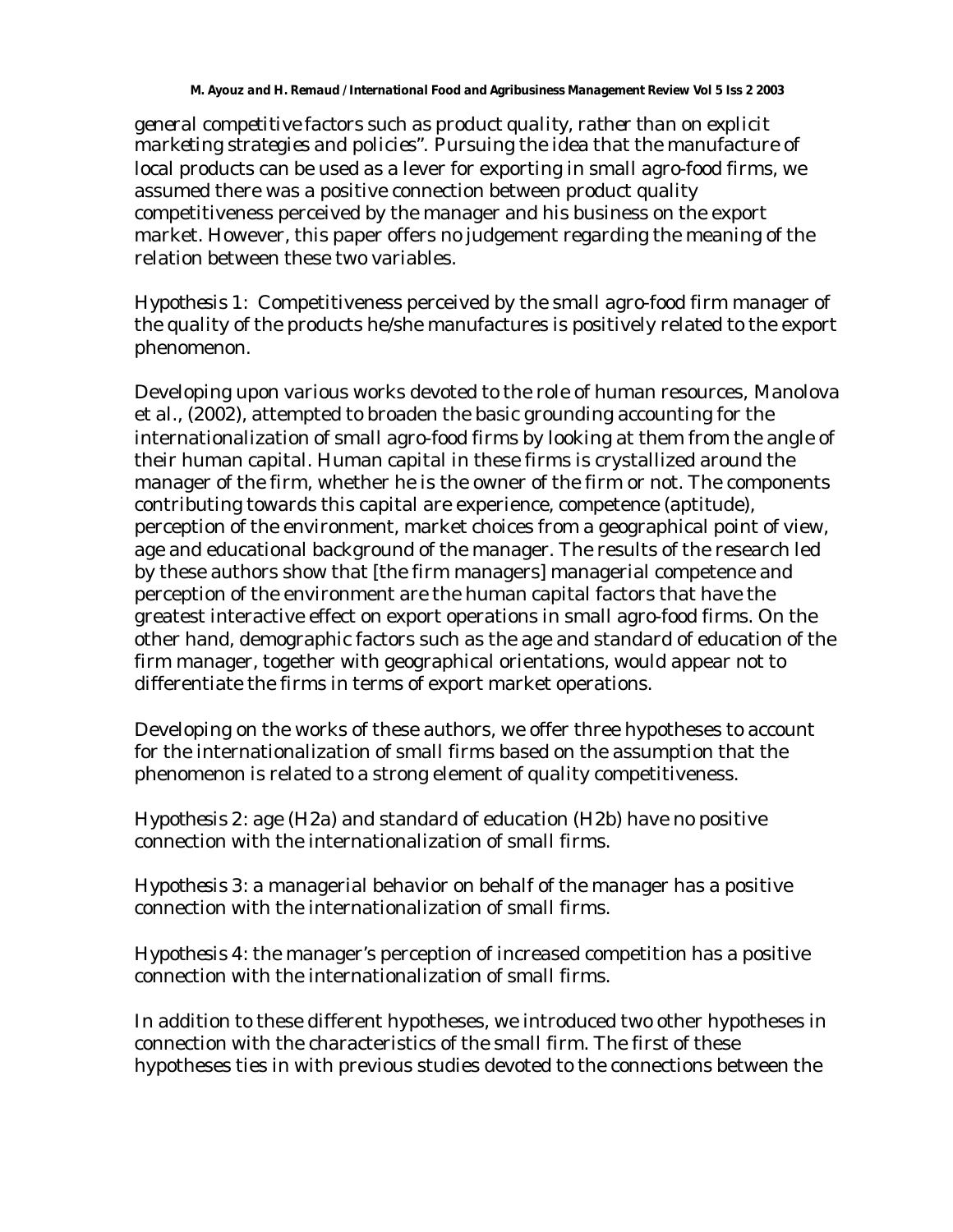size and internationalization of the firm (Calof, 1993). The size of the firm was measured according to the turnover it generated.

*Hypothesis 5*: internationalization of the small firm is positively connected to the level of its business operations.

This last hypothesis makes reference to the structure of the firm's ownership. While a certain number of small firms will doubtless not grow (Marchesnay, 1988), others enjoy a genuine financial and shareholding life cycle (Ang, 1991; Couderc, 2000). Assuming that considerable financial means are required for a firm to be able to export, and given that it is increasingly difficult for these firms to raise the necessary capital themselves, we have proposed the following hypothesis:

*Hypothesis 6*: internationalization is positively related to the opening of the small firm's capital.

All of these hypotheses were tested on a representative sampling of small agrofood firms in Languedoc-Roussillon (<sup>i</sup> ) (France). The tests were based on an econometric model described hereafter.

# **3. Methodologically related aspects**

# **3.1. Data**

The database used in this study is based on SAFFs from Languedoc-Roussillon region (France). These small firms were included in a larger study of agro-food firms undertaken in 1998 within the frame of INRA-DAPPii's research program (Development factors of agro-food firms in Languedoc-Roussillon).

The sample of SAFFs is representative of the firms in this sector on a regional level. The SAFF database used for this study, therefore, is a subset of this sample, and consists of exclusively "SAs" (public companies) or "SARLs" (private companies) with payrolls ranging from 6 to 55 (fixed term + full time over one year). The study was completed by way of a questionnaire filled out on the occasion of one-to-one meetings. Developing the questionnaire also led to the obtaining of other, more qualitative details. Co-operative wineries were not included in this subset due to the variables to be analyzed. Indeed, the variables of this type of firm would not have been compatible with those retained for the purpose of this study (capital structure, management and running methods) unless they had been re-processed prior to entry in the study. After removing the missing values, our database was actually based on 335 observations (empirical work is based on this number of observations). Because of the scale of this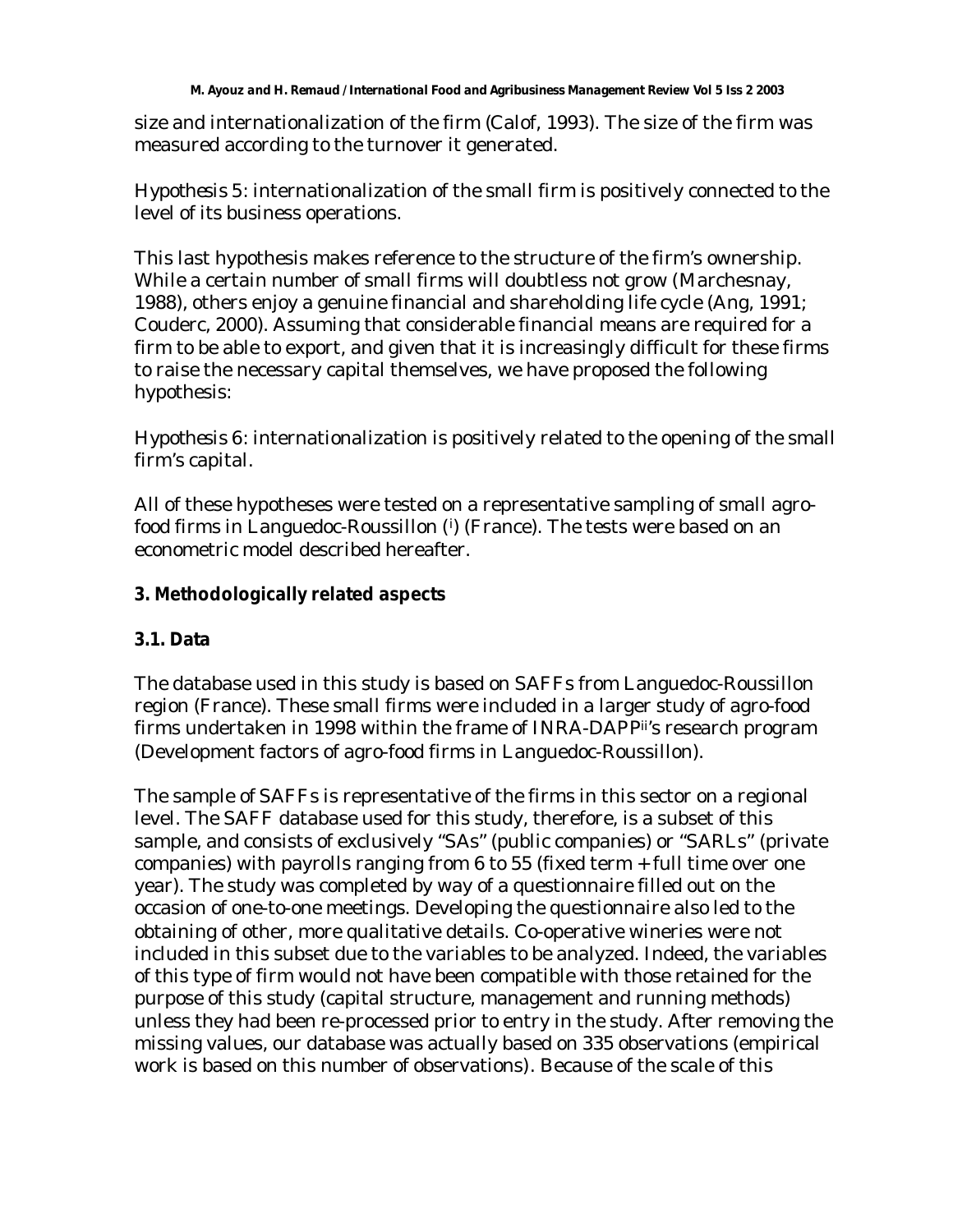database, we were able to test a certain number of the variables mentioned in the study hypotheses.

# **3.2 The dependant variables**

In this study, two endogenous variables were taken into account:

- A decision to export variable *d* worth 1 when the firm exports, and 0 when it does not export.
- A *COMPQUAL* ordered variable revealing information on the perception of the firm manager as regards the "quality competitiveness" of the products produced by his/her firm. Practically speaking, the *COMPQUAL* variable can be of three types:

= 1 Very low + low competitiveness *COMPQUAL* = 2 Average competitiveness = 3 High competitiveness

The *COMPQUAL* variable therefore gives information as to the competitiveness of the firm. It is reasonable to believe that the manager of the firm has the best possible information concerning the competitiveness of his/her business. By saying this, we are taking up Penrose's (1959) theory whereby the competitive edge of firms, and particularly small firms, is largely instigated by the firm's manager. Pursuing this idea a little further, if the manager is limited in his/her ability to digest the information he/she receives, one can then interpret *COMPQUAL* as a subjective evaluation of this competitiveness.

# **3.3. The independent variables**

The determining factors of *COMPQUAL* quality competitiveness and the causes of export decisions, *d,* were researched equally as much in terms of the manager's characteristics, the characteristics of the firm itself, and in the nature of the environment the firm is confronted with. All of the explanatory variables, including descriptive statistics, definitions and methods are given in Appendix 1. We propose, however, to give some details of these exogenous variables.

# *Firm manager characteristics*

*Overall human capital*: the effect of the firm manager's overall human capital is approached through his/her standard of education. The group of managers with the highest qualifications (*EDUC =1*) was used as a reference group.

*Specific human capital*: the manager's age *AGE* was introduced so as to appreciate the effect of professional experience and the role of the generation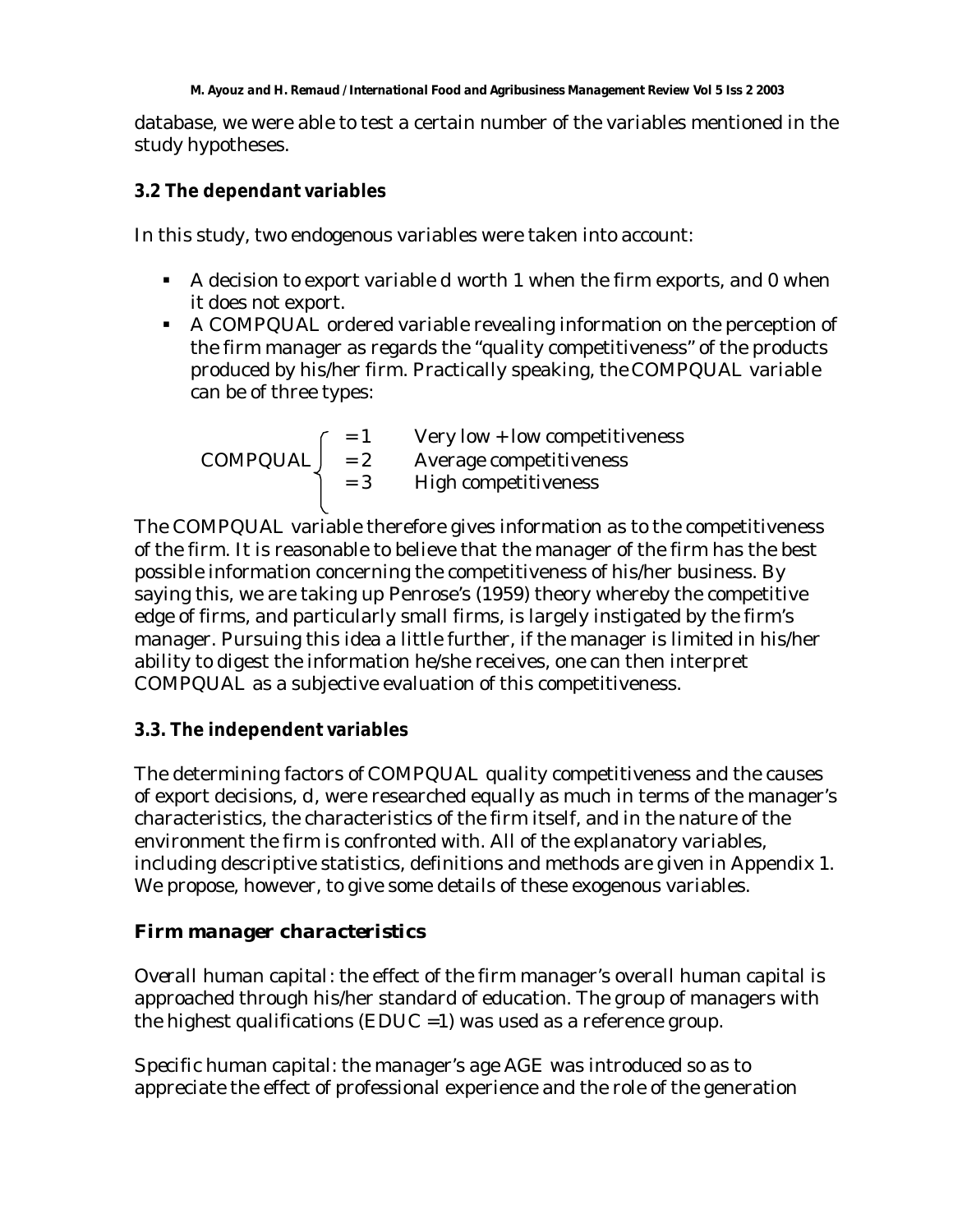effect. The purpose of this variable was to understand the effect of knowledge acquired as a result of the manager's decision following completion of studies.

*The manager's behavioral nature*: an *ENTREUP* indicator was introduced, worth 1 if and when the manager's behavior is considered as entrepreneurial. The indicator was worth 0 if and when the managers' behavior was found to be patrimonial or managerial. The small firm manager's behavior could easily be described more subtly.

# *Firm characteristics*

*Firm ownership structure*: in a short-term analysis, capital structure (*CAPITAL*) can be introduced as an explanatory dimension, which is then considered as exogenous. Using this CAPITAL structure, the firms can be categorized according to an analytical grid developed by Le Vigoureux (1997) between *CAPITAL = 1* independent, *CAPITAL =2* open capital and *CAPITAL=3* controlled firms. *CAPITAL=1* was retained as the reference modality.

*Life of the firm*: *LIFE* of the firm was used to check the life cycle effect of the firm. This variable was constructed from the year the firm was officially set up. A *LIFE2* (squared life) quadratic term was introduced in order to test the existence or not of a linear relation between the joined probabilities of being an exporter to a level of competitiveness and the life of the firm.

*Type of product sold:* firms were distinguished according to the nature of their *PRODUCT* business, between cereal derivatives, animals, fruit and vegetables, wine products. Firms selling fruit and vegetables (*PRODUCT=3*) were retained as the reference group.

*Firms' former business*: Firms were expected to assess their competitiveness and export level on the basis of turnover from previous years. Business level was measured according to turnover of 1997 (*TU97*).

#### *The nature of the competitive environment*

Beliefs and anticipations as to the development of the market were explicitly taken into account. Managers were questioned as follows: do you expect to see new competitors within the next twelve months? According to the answers that were given, a *COMPET* nominal variable with three modalities helped distinguish between the managers who: did not answer this question (*COMPET=1*), anticipated on the arrival of new competitors (*COMPET=2*), answered that they believed there would not be a new competitor (*COMPET=3*).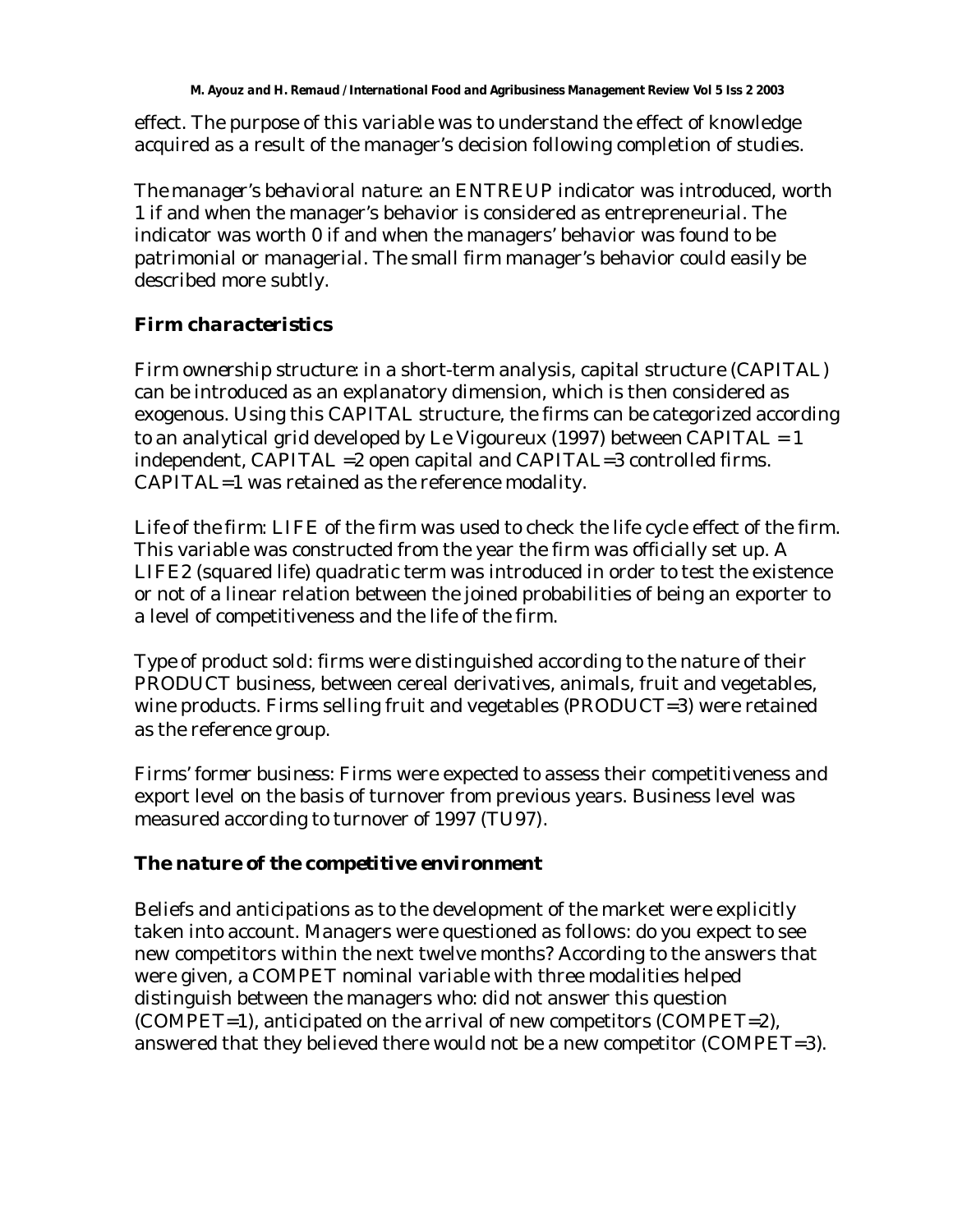#### **3.4. Econometric model**

The empirical work consisted in estimating a modified version of a bivariate probit model (with correction of heteroscedasticity) and hypotheses tests. To the extensions already reported in econometric literature (Boyes & *al*., 1989; Poirier, 1980; Van de Ven & *al*., 1981), the empirical model presented in this paper generalizes the bivariate probit to the case of ordered polytomic endogenous variables. Veritably, unlike the simple bivariate probit which only contains two binary variables (Green, 1997; Maddala, 1983), the ordered polytomic bivariate probit shown in this work includes a binary variable (decision to export) and an ordered discreet variableiii (competitiveness levels). The econometric model is developed in a second appendix.

## **4. Econometric results**

Our econometric tests provided a clear answer to the question as to whether there was a connection between the decisions to export and the managers' evaluation of the firm's competitiveness. As a rule, the explanatory variables tested did not affect in the same way the joined probabilities of being an exporter and enjoying a certain degree of competitiveness. Let us recall here that the parameters that were estimated ( *s*,*â*,**á**) have no absolute interpretation and only provide a scale as to the intensity of the desire to export or as to intensity of propensity to strongly evaluate the quality of the products of the firm. In order to lend weight to each determinant of the decision to export and declared level of competitiveness, we calculated the marginal effects of the explanatory variables for each firm included in the sample<sup>iv</sup>. Results to the tests were summarized as follows:

*Being an exporter with strong perceived quality competitiveness would appear to be negatively related*. A straightforward *chi-two* test revealed that the decisions to export and the evaluations as to the levels of competitiveness were connected (the *chi-two* amounted to 23.70 for two degrees of liberty, the *adjusted contingence coefficient* amounted to 0.37, *Cramer V* amounted to 0.26). Thus, the *Gamma static* measurement revealed a value of -0.3 with a confidence interval at 95% of [-0.125, 0.47], which confirms the existence of a moderately negative and imprecise linear relation.

*Symmetric and asymmetric Lambda* statistics did not provide any information about the causal relations between the two endogenous variables (*COMPQUAL* and *d*). Thanks to the estimated ordered polytomic bi-varied probit model the evaluation correlation coefficient was estimated at *r=-0.40* with a standard deviation of 0.19. One should be prepared to expect the firms having reported low quality competitiveness to be the ones that were the most inclined to export.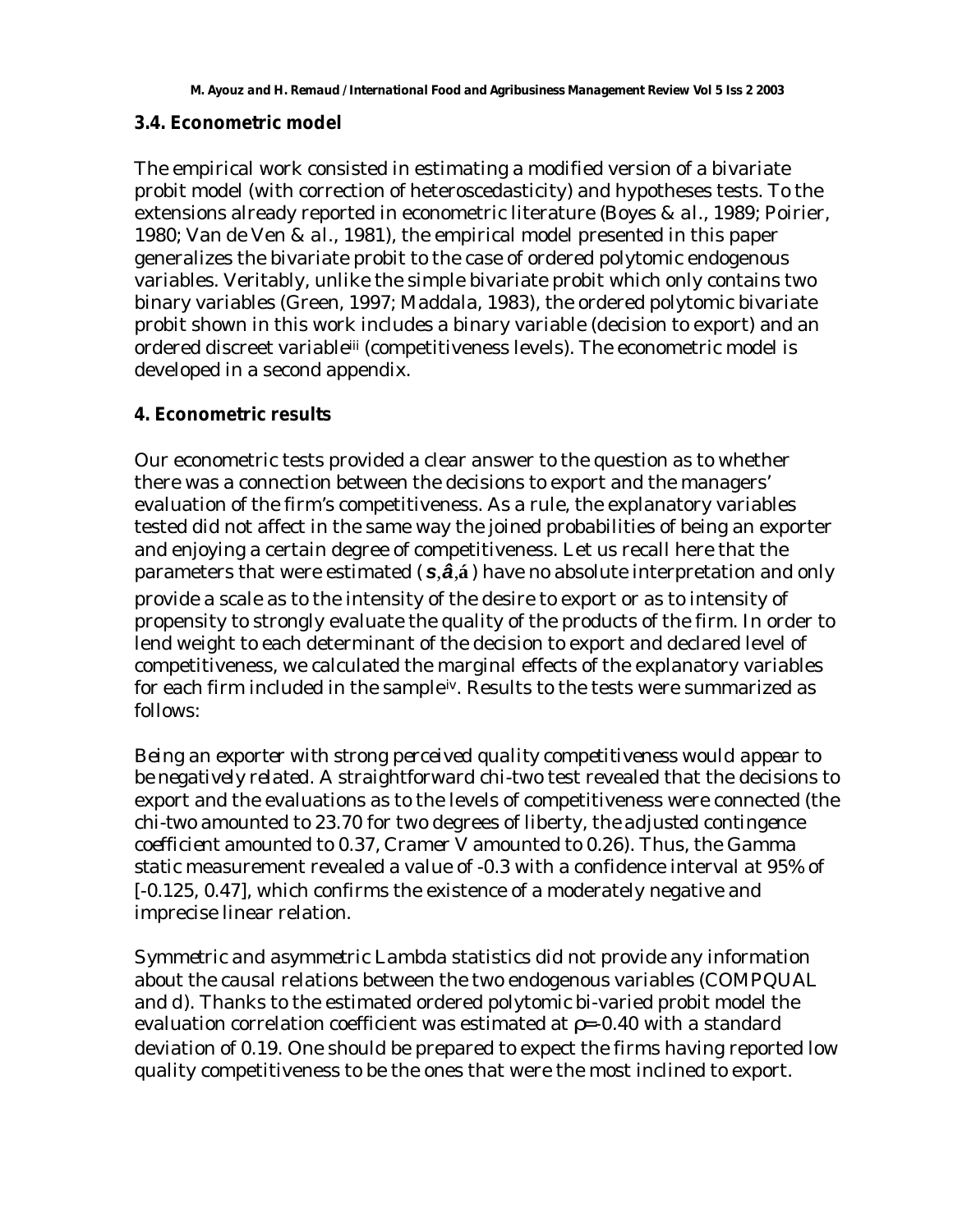Hypothesis 1, therefore, would not be validated in the case of our sample. The variables, which have a negative effect on the decision to export, have a positive effect on the evaluation of competitiveness and vice-versa. However, we shall see that some variables have a similar affect on both perceived quality and the fact of exporting.

The probability of finding a SAFF reporting the manufacture of high quality products which does not export is quite high (cf. appendix 3). Indeed, the probability (estimated by the model) of finding an exporting firm amounts to *P[d=1]=44,71 %* with a standard deviation of 0.37 (empirical frequency is 45.07%). Most SAFFs claim to be at a high level in terms of quality competitiveness. The estimated mean probability of this is *P[COMPQUAL=3]=48,79%* with a standard deviation of 0.25 (empirical frequency is 48.96%).

Table 1: Mean of joined probabilities estimated on the basis of the model from 335 SAFFs

*Whether the firm exports or not, quality competitiveness plays a major part*. According to our calculations, the level of quality competitiveness is very high (*COMPQUAL=3*) in 57.7% of the exporting SAFFs. However, this high proportion is the same in the case of the SAFFs which do not export. It can be noted in Table 2 that the conditional probabilities (cf. relations 10 in the econometric model in appendix 2) are similar to one another depending on whether the firm exports or not.

Table 2: Average conditional probabilities estimated on the basis of the model from 335 SAFFs

*The older the manager of the firm, the more the SAFF is perceived as competitive, yet the less it exports*. The probability of exporting is high among young managers. On the basis of our results it can be asserted that the manager's experience, measured in accordance to his age, does not lead to a greater development on the international market. Quasi-age elasticity was assessed at 51%. The effect of one year's aging decreased the probability of exporting while remaining competitive to the rate of -0.007, which corresponds to a mean quasielasticity of -0.37. Hypothesis H2a could therefore be valid among SAFF managers in Languedoc-Roussillon.

*Educational background has a positive effect on the probability of exporting*. Managers whose standard of education is higher than the Baccalaureate, stand a better chance of being exporters. Hypothesis H2b may therefore be invalid. However, the parameters associated with this *EDUC* dimension are imprecise (a nil hypothesis is accepted at the usual significance threshold for a *Chi-two* 2.26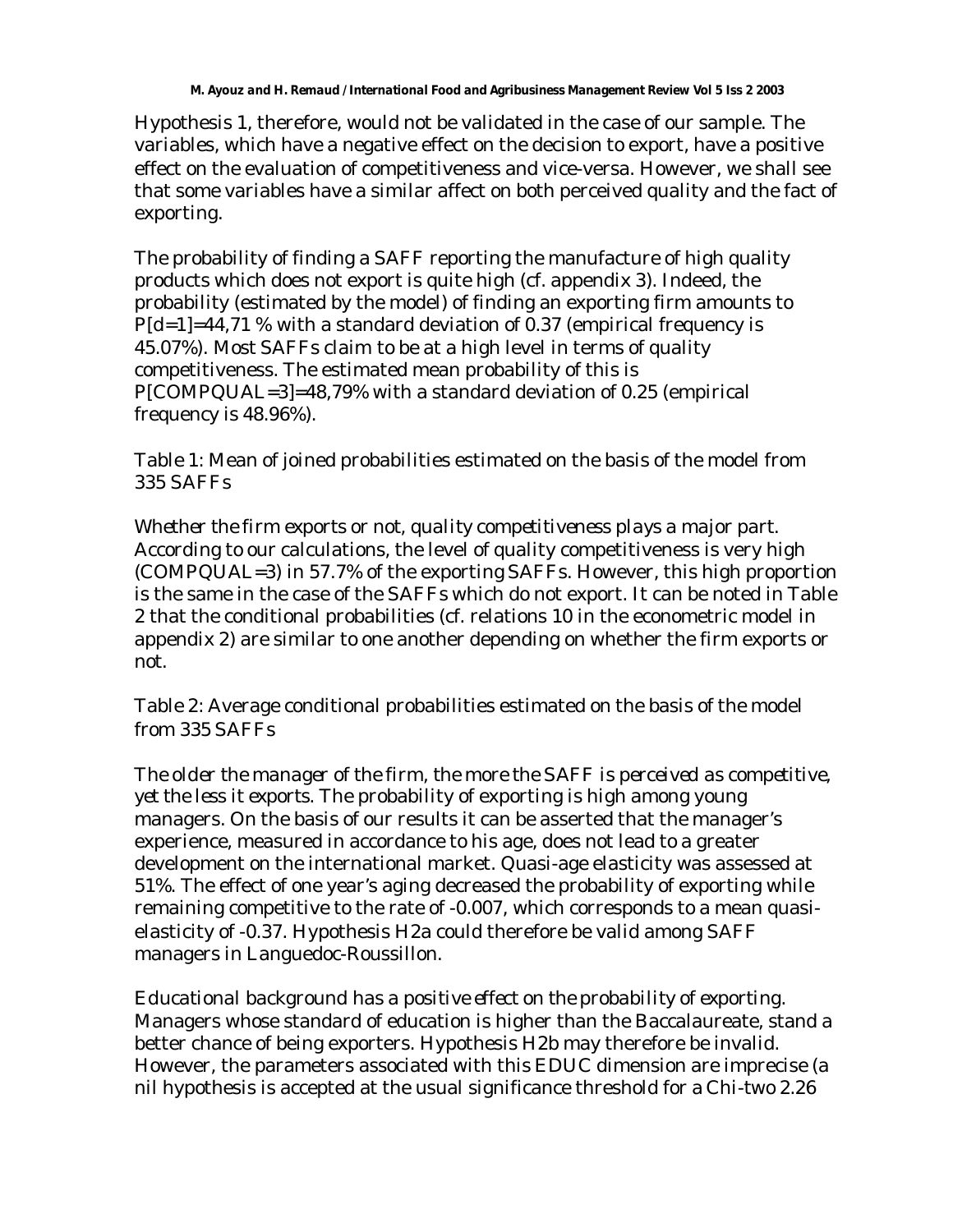and a *p-value* of 0.32 for two degrees of liberty). The parameters associated to *EDUC* are more precise when it comes to explaining the probabilities related to quality levels (*Wald's test* yields a *Chi-two* 17.42 for two degrees of liberty). The managers with the highest standard of education are the most likely to consider their firm as highly competitive. The probability of a high level of competitiveness *P[COMPQUAL=3]* decreases by 24% between the manager who has been to university and the manager holder of a BEP (*certificate of technical education*), or a CAP (*vocational training qualification*).

The probability of an average level of competitiveness *P[COMPQUAL=2]* increases by 14%. However, it can be noted, statistically speaking, that selfeducated managers (*EDUC=3*) would not appear to differ that much from the reference group *(EDUC=1)*. Moreover, the parameter associated to the *EDUC=*3 modality (managers who are holders of a BEP (*certificate of technical education*), or a CAP (*vocational training qualification*) is only significant at a threshold of 10% when it is a case of accounting for the decisions to export.

Lastly, the *P13* (cf. relation in the econometric model in appendix 2) probability that a SAFF should be a (*d=1)* exporter and that its quality competitiveness should be high (*COMPQUAL=3*) decreases slightly (-0.01). By comparison with the other explanatory variables introduced into the model, standard of education admittedly plays a significant part on the probability of exporting but it is not, however, essential. Results in connection with the age of the SAFF were similar to this previous finding.

*Young firms are more likely to be exporters, but assessment as to the level of quality competitiveness is not affected by the life of the firm*. The probability of exporting products *P[d=1]* increases according to the age of the firm (*LIFE*). Age quasi-elasticity amounts to 1%. However, from a certain age towards half of forty years, then probability becomes low and decreases thereafter until it becomes nil. The nullity test of parameters *LIFE=LIFE2=0* shows that the nil hypothesis is rejected at 5% (*Chi-two=7.04; p-value=0.02* for 2 degrees of liberty), but when it comes to explaining the probabilities related to the different levels of competitiveness, the parameters associated to the age of the firm do not appear to be statistically different from 0 (*Wald's test* yields a very low 0.07 *chi-two* for two degrees of liberty, equivalent to a *p-value* of 0.96). The effect of one year on the joined probability of exporting and being at a high level of competitiveness amounts on average to 0.1% in our sample (0.01 quasi-elasticity).

*Entrepreneurial SAFF managers have a low level of quality competitiveness and stand a higher chance of exporting*. By comparison with the other managers whose attitude is either managerial or patrimonial, the probability of exporting increases by 17% in the case of the entrepreneurial manager. The probability of a high level of competitiveness increases by 9%. The joined probability of exporting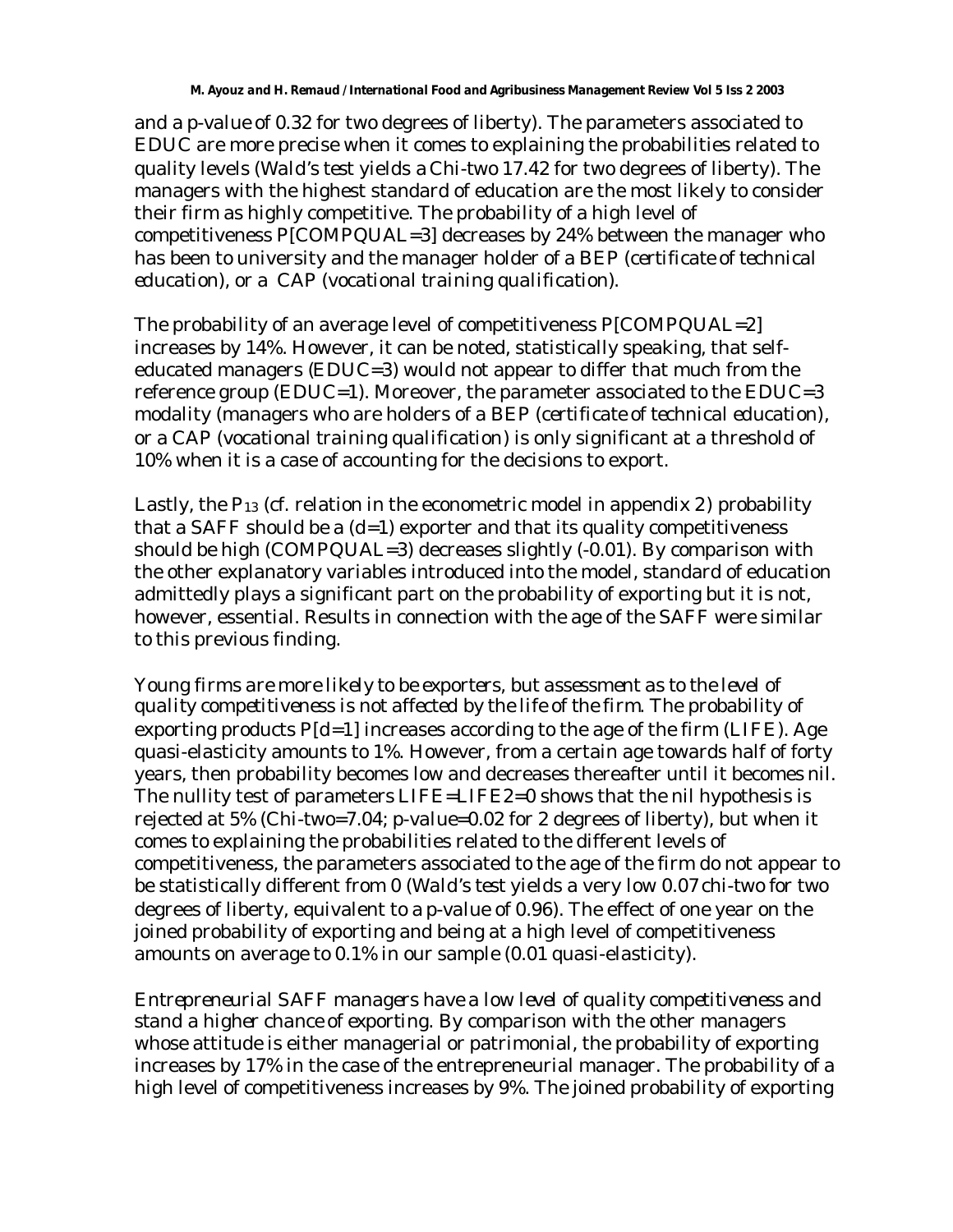while enjoying a high quality level (*P[COMPQUAL=3, d=1]*) increased on average by 4% in our sample. The probability of not exporting at all while enjoying a high quality level (*P[COMPQUAL=3, d=0]*) decreases by 13%. Hypothesis 3 is not therefore validated in our sampling of SAFFs in Languedoc-Roussillon (France).

*SAFF managers who foresee the advent of new competitors on the market are inclined to be greater exporters and have a high perception of the level of quality competitiveness*. Concerning the decisions to export, *Wald's test* joined to this explanatory dimension yielded a *Chi-two* of 20.42 with 2 degrees of liberty. Similarly, the test yields a high value for the distance of the *Chi-two* 9.20, equivalent to a *p-value* of 0.02.

When a manager does not know if he/she is to expect more competitors on the market in the near future, the probability of being an exporter decreases by 25% and the chances of this manager assessing his/her firm as highly competitive, are decreased by 31%. Hypothesis 4 is therefore validated in the case of SAFFs in Languedoc-Roussillon (France).

The level of the firm's former business operations is inclined to encourage the development of exports. The higher the turnover of a firm and the more it is inclined to export its products. A 1% increase of the previous turnover increases the probability of exporting by 2%. Furthermore, turnover would appear not to affect the evaluated levels of competitiveness. It is our belief that a 1% increase of the previous turnover increases the probability of exporting and evaluating a high level of competitiveness equal to 0.007. Hypothesis 5 is therefore validated in the case of SAFFs in Languedoc-Roussillon (France).

*Independent firms are great exporters and report a low level of quality competitiveness.* The CAPITAL explanatory dimension would appear to be highly significant concerning the joined probability of exporting and reporting a particular level of competitiveness. *Wald's* invalidity test of this dimension when it is a matter of explaining export levels, yields a *Chi-two* of 21.25 with 2 degrees of liberty. Similarly, applying *Wald's* test to explain the probabilities in connection with the levels of competitiveness yields a *Chi-two* of 38.89. According to our estimations, the joined probability of a firm exporting and enjoying a very high level of quality competitiveness (*P[COMPQUAL=3, d=0]*), decreases by - 0.37. Hypothesis 6 is not therefore validated in the case of our sample of SAFFs in Languedoc-Roussillon (France).

Concerning the other explanatory factors tested, a number of other findings were noted. Thus, the geographical location of the firm would appear not to be a pertinent explanatory dimension. Within the significance thresholds currently retained, this variable was never significant, no matter which specification was retained. On the other hand, low quality greengrocer SAFFs are the most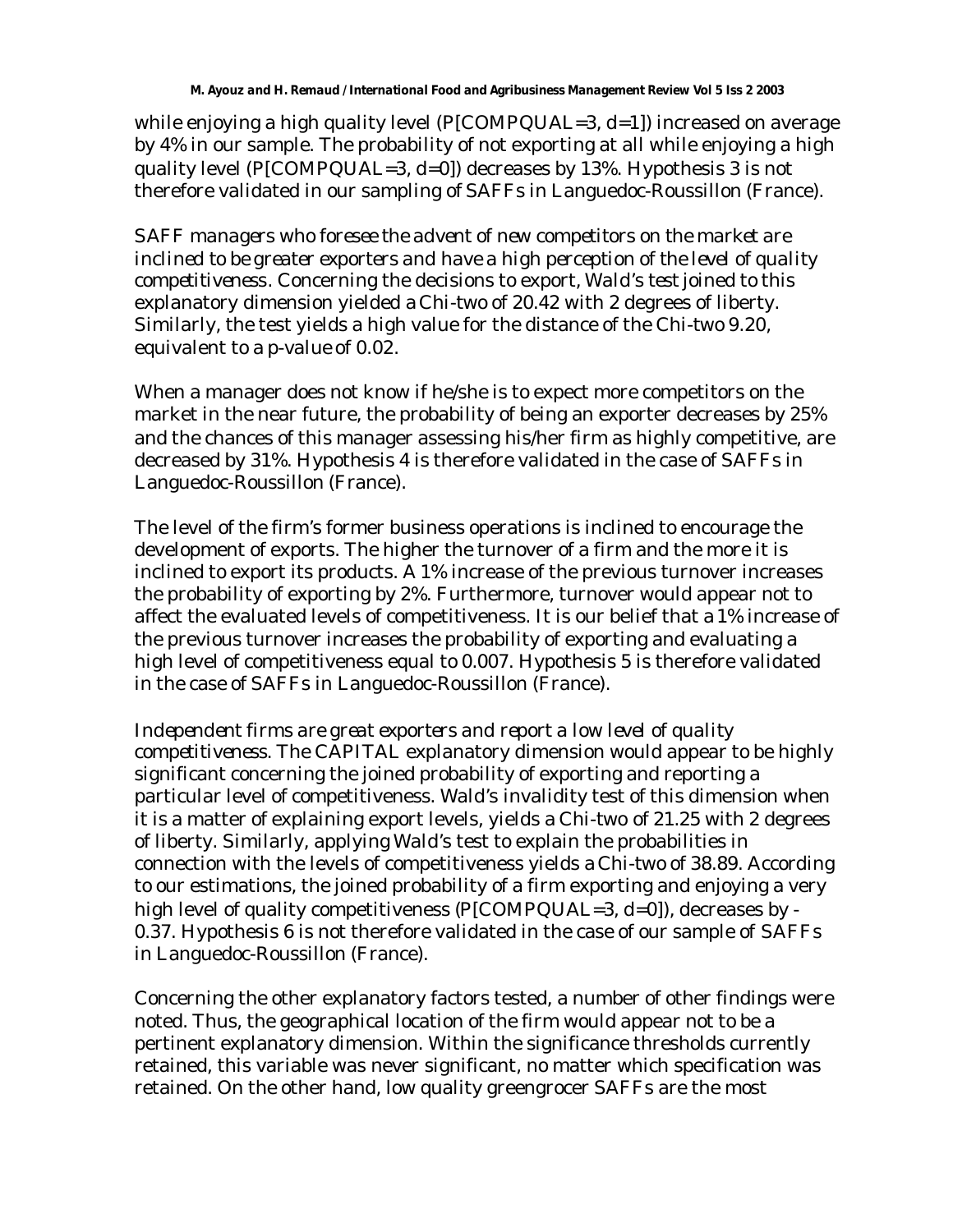inclined to be exporters. The summary tables presented in appendix 4 show that the greengrocer (fruit and vegetable) sector SAFFs are the most likely to be exporters. *Wald's test* yields a *Chi-two* of 58.08 with 3 degrees of liberty, which produces a *p-value<0.0001*. At the same time, however, these same greengrocer firms report low quality competitiveness. *Wald's test* yields a *Chi-two* of 14.91 with 3 degrees of liberty. The joined probability of not exporting while enjoying a high level of competitiveness (*P[COMPQUAL=3, d=0]*), increases by 0.34 in the case of a firm selling cereal by-products.

## **5. Discussion and conclusion**

The first result of this study is in contradiction with both Bonaccorsi's (*ib*.) assumptions and the descriptive approach of Couderc and Remaud (*ib*.) for all SAFFs in Languedoc-Roussillon (France). There could be several explanations to the rejection of hypothesis 1, i.e., a negative connection between the high perceived quality competitiveness and the fact that a firm exports. Firstly, the manner according to which quality competitiveness is perceived by the SAFF managers, is, as it has already been stated, very largely a subjective judgment. This means that exporting managers could very well overestimate the quality competitiveness of their firms. In other words, a direct interpretation of the rejection of this hypothesis could well be that the competitiveness of exporting SAFFs on the international market is based only on the marketing of a specific quality of product (particularly local products). The following graph (Graph 1) gives further support to this proposition.

The index for quality competitiveness results from the question: concerning quality, in relation to your immediate competitors, would you say that your key product was: not competitive, barely competitive, fairly competitive, quite competitive, very competitive? This "quality competitiveness" index was constructed by adding the answers [quite and very competitive / all the answers] to the question. A "price competitiveness" index was produced in the same way.

Graph 1: price and quality competitiveness in relation to exported turnover

The graph shows that, concerning price competitiveness, 73% of SAFFs exporting between 1 and 25% of their turnover, feel highly competitive. This rate drops to 53% in firms whose exports exceed 25% of turnover. Concerning quality competitiveness, the opposite phenomenon is observed. In other words, SAFFs whose exports exceed 25% of their turnover believe they have a competitive edge as concerns the quality of their product, whereas SAFFs whose export trade is between 1 and 25% of their turnover believe they have a competitive edge as concerns the price at which their product is sold. The graph also shows that a greater number of SAFFs are included in the "export between and 25% of turnover" category. Export rates may therefore contribute to account for the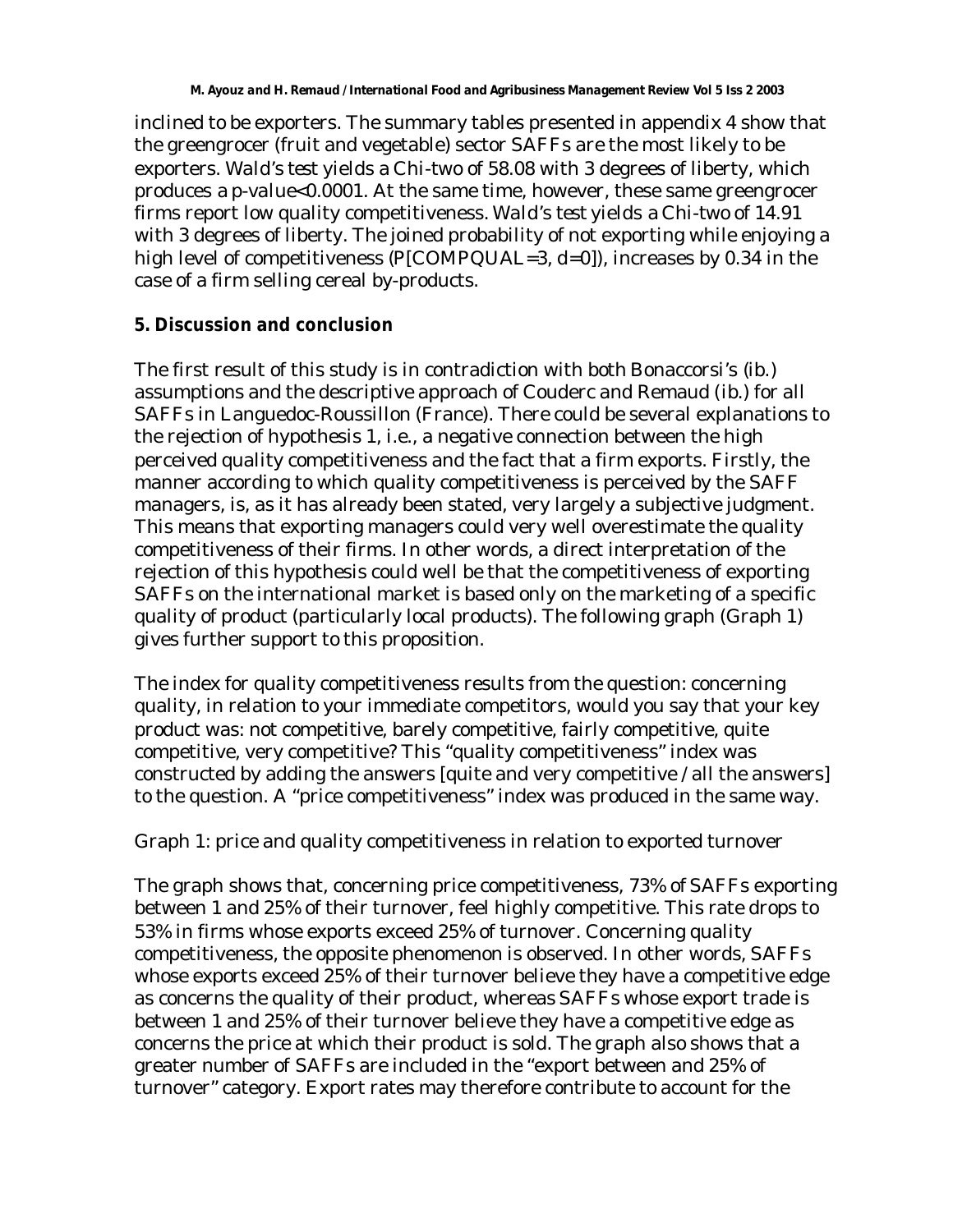negative connection linking the fact of exporting and high perceived quality competitiveness. More generally, it could be concluded that SAFFs whose exports exceed 25% of their turnover tend to specialize in products that are different and related to a given region, whereas, in the case of SAFFs whose exports are between 1 and 25%, price is considered as a more determining factor.

Concerning hypothesis 2 dealing with human capital, the results are less clear. Hypothesis H2a (age is not positively related to the fact of exporting) could be validated whereas H2b (standard of education is not positively related with the fact of exporting) is not validated. In other words, the younger the SAFF manager and the higher his standard of education, the higher the chances of his/her firm exporting. These results, we believe, are connected to the non-validation of hypothesis 3 concerning the estimated attitude of the SAFF manager. Thus, rather than managerial behavior, it is the entrepreneurial behavior that would seem to lead SAFF managers to the export market. More generally, the acceptance of an element of risk in connection with opening to the international market could be easier for the entrepreneurial manager who is better informed, more highly qualified and more dynamic. Because they are better informed, these exporting managers are able to see the competition strengthening on their markets (hypothesis 4 validated). As reported by Manolova et al. (ib.) human capital, therefore, is a key factor for exporting, but the criteria are different from those mentioned in particular by Westhead et al. (2001). The profile of the exporting SAFF manager in Languedoc-Roussillon (France) would be a person of a young age who is more highly trained (according to the standard of education), dynamic and attentive to the competition on the market.

Alternatively, it would be interesting to know if these managers are adequately supervised for them to open to the international market. In previous studies several authors have attempted to link the skills of a firm's staff with internationalization (Ogbuehi & Longfellow, 1994; Bloodgood & *al*., 1996; Reuber & Fischer, 1997; Manolova & *al*., *ib*.). In truth, it is a well known fact that, beyond the financial means, exporting firms and particularly the smaller of these firms are submitted to an increasingly big organizational structure (Deysine & Duboin, 1995). For these firms, launching into the export market should lead to assigning at least one person to the field and one person to the management of export sales. One could develop this phenomenon by assuming that the number of employees in these firms should, relatively speaking, be greater than that of the firms which do not export.

Graph 2: (Average) human resource mobilization for each job and per exported turnover bracket

Generally speaking, launching into the export market leads SAFFs to employing at least one extra executive and one extra staff-member in management. When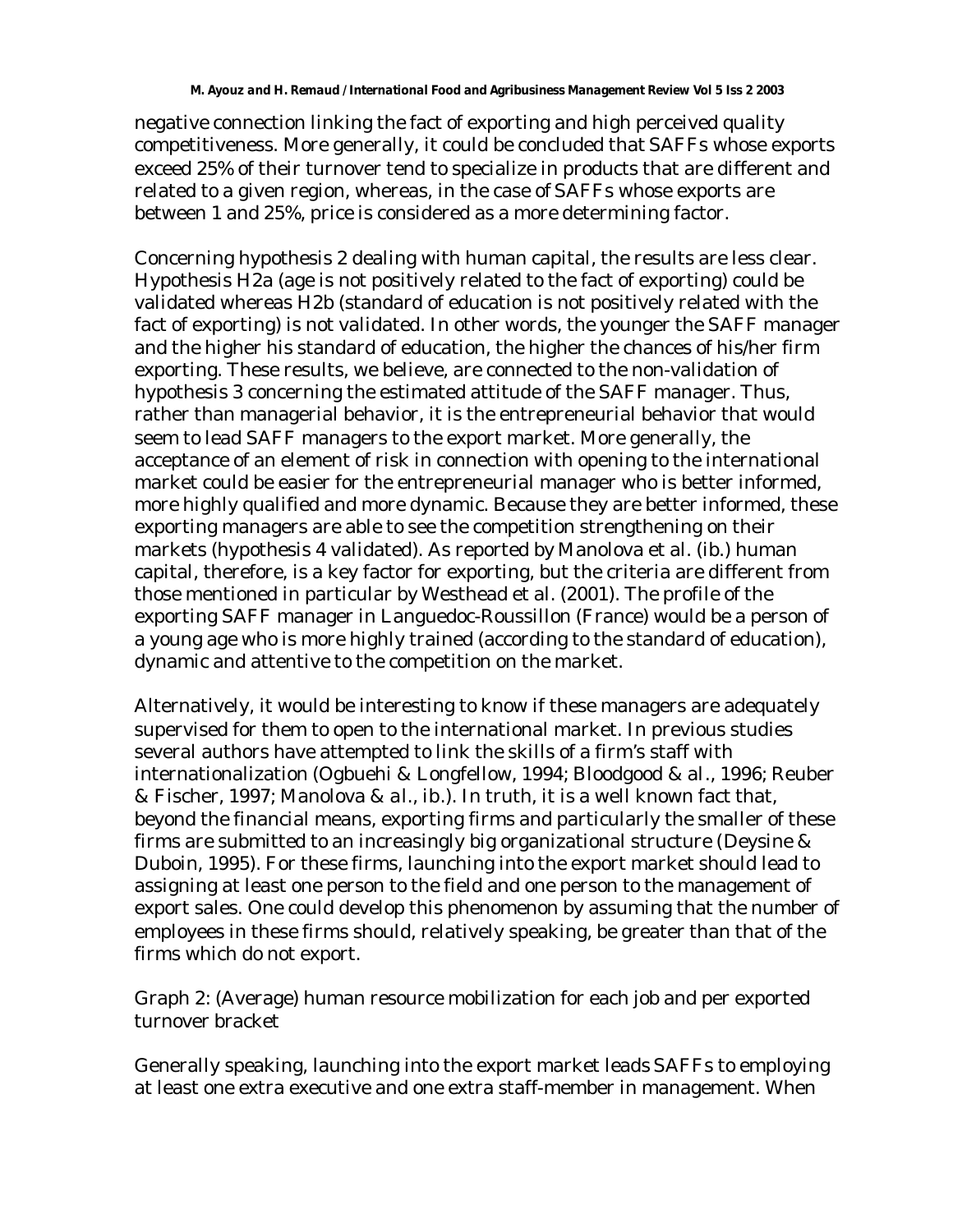the full time staff is considered as a whole, the situation tends to vary a little more according to the export rate of the firm. Overall, however, these results tend to confirm those of the literature mentioned hereafter.

It is unnecessary to formulate any particular commentary on the acceptance of hypothesis 5 (an export activity positively related to the level of the activity). However, it is interesting to note that the result consolidate analogue results reported in the literature.

In the existing literature on SAFFs, few studies have actually focused on hypothesis. One explanation to this is that it is true that the small firm is generally thought of as being independent. However, quite a large number of these firms are eventually obliged (and sometimes forced) to open their capital in order to fund increasingly intangible assets (Marion, 1995; Couderc, ib.). Contrary to expectations (hypothesis invalidated), the results from our study show that it is especially the small SAFFs with a low perceived level of quality competitiveness that are deeply involved in the export market. It would seem this result is related to exporting SAFFs' financial difficulties. In terms of cash flow, the more these firms export and the more their average cash flow is in the red (over a period of 4 years: 1995-1998), -29 K for SAFFs exporting between 1 and 25% of their turnover and -111 K€ for the SAFFs whose exports exceed 25% of their turnover. On the other hand, the cash flow of the SAFFs which do not export remains in the black throughout the same period (1995-1998).

As a conclusion, we would like to stress a point which, in our opinion, puts the impact of our comments into perspective. It would seem that, perhaps like any other industrial sector, the agro-food sector is somewhat unique. Issues such as integration and local impregnation of the manager, (Marchesnay, 1998) history, the fact that the goods are perishable, international standards, and even the local image of the product(s), have an impact on the marketing strategy of the product(s). Consequently, due to the apparent specificity of this particular market, it would be a good idea to compare the results presented in this paper with the results obtained from a sample of small firms operating in the same sector.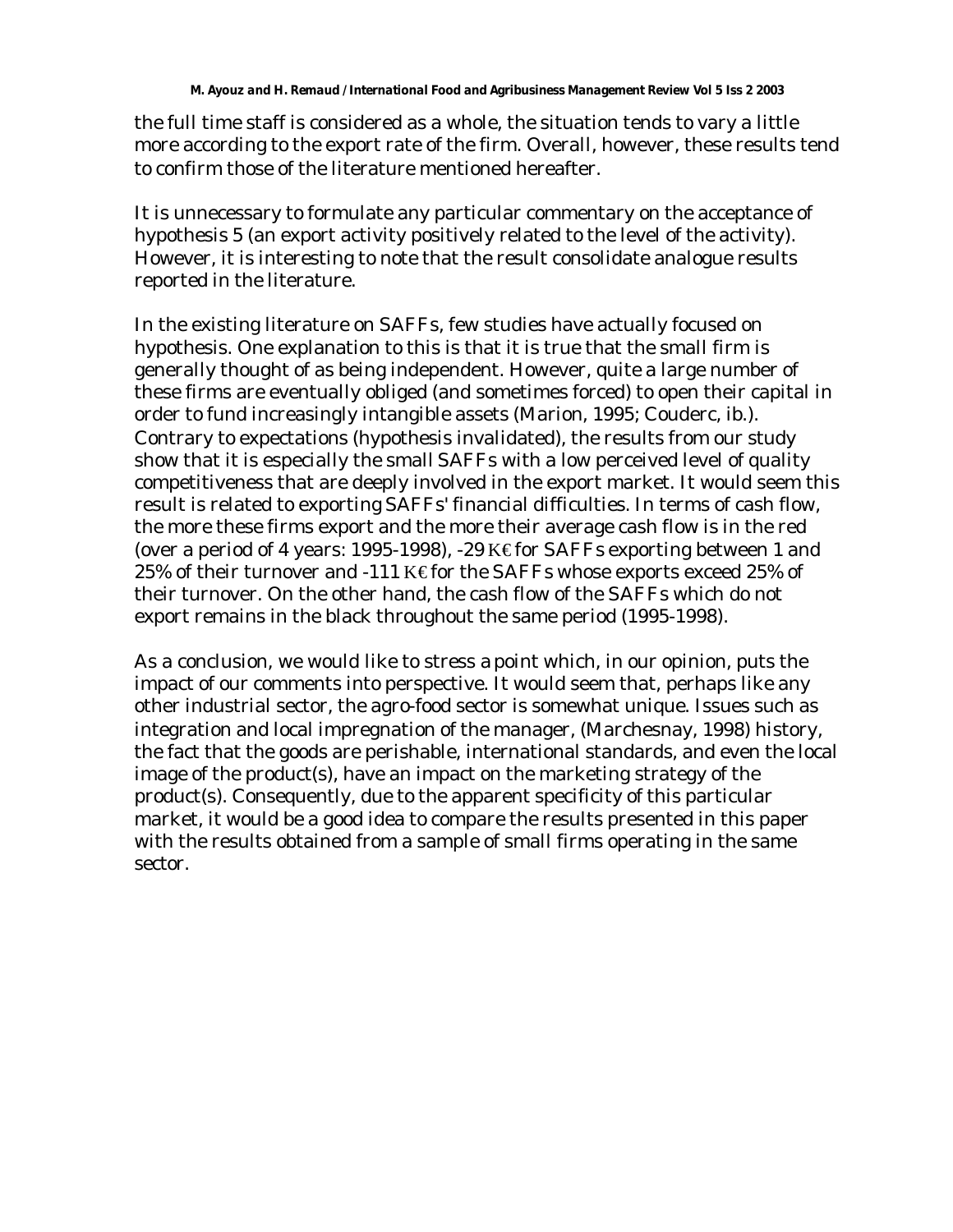#### **Bibliography**

- Ang, J.S. 1991. Small Business Uniqueness and the Theory of Financial Management. *The Journal of Small Business Finance*, 1(1): 1-13.
- Aurier, Philippe & Frédéric Autran. 2000. Discours sur la méthode. In Aurier Philippe & *al*., editors. 2000. *Dynamiques des entreprises agroalimentaires. Regards croisés sur le Languedoc-Roussillon*. Agreste – Graal.M Editions.

Bloodgood J.M., Sapienza H.J., Almeida J.G. 1996. The internationalization of new high potential US ventures: antecedents and outcomes. *Entrepreneurship, Theory and Practice,* 20(4): 61-76.

Bonaccorsi Andrea. 1992. On the relationship between firm size and export intensity. *Journal of International small business studies*, 23, fourth quarter.

- Boyes W., Hoffman D., Low. S. 1989. An econometric analysis of the Bank credit scoring problem. *Journal of Econometrics*, 40: 3-14.
- Calof Jonathan L. 1993. The impact of size on internationalization. *Journal of Small Business Management*, october.
- Calof Jonathan L. 1994. The relationship between firm size and export behaviour revisited. *Journal of International Business Studies*, second quarter.
- Couderc Jean-Pierre. 2000. *Structure de propriété et comportement financier des dirigeants de P.M.E.*. Thèse de Sciences de Gestion, Université de Montpellier II.
- Couderc Jean-Pierre & Hervé Remaud. 2000. Développement international : l'Europe ou le grand large ? In Aurier Philippe & *al*., editors. 2000. *Dynamiques des entreprises agroalimentaires. Regards croisés sur le Languedoc-Roussillon*. Agreste – Graal.M Editions.
- Deysine Anne & Jacques Duboin. 1995. *S'internationaliser : stratégies et techniques*. Dalloz
- Greene W. 1996. Marginal Effects in the Bivariate probit model. Working Parer EC-96-11, Leonard N. Stern School of Business, New York University.
- Greene W. 1997. *Econometric Analysis*. 3rd Edition, Englewood, Cliffs, New Jersy, Prentice Hall.
- Hall BH., Link A.N., Scoot. J. T. 2002. Universities as research partners. *Review of Economics and Statistics*.
- Hensher D., Johnson L. 1981. *Applied discrete choice modelling*. New York: John Wiley and Sons.
- Le Vigoureux Fabrice. 1997. Entreprises moyennes : structures de propriété et comportement stratégique. *Revue Française de Gestion*, novembre-décembre.
- Maddala G. 1983. *Limited dependant and qualitative variables in Econometrics*. NY: Cambridge University Press.
- MaKelvey. R., Zavoina. W. 1975. A statistical model for the analysis of ordinal level dependent variables. *Journal of Mathematical Sociology*, 4:103-20.
- Manolova T.S., Brush C.G., Edelman L.F., Greene P.G. 2002. Internationalization of small firms. Personal factors revisited. *International Small Business Journal*, 20(1): 9-31.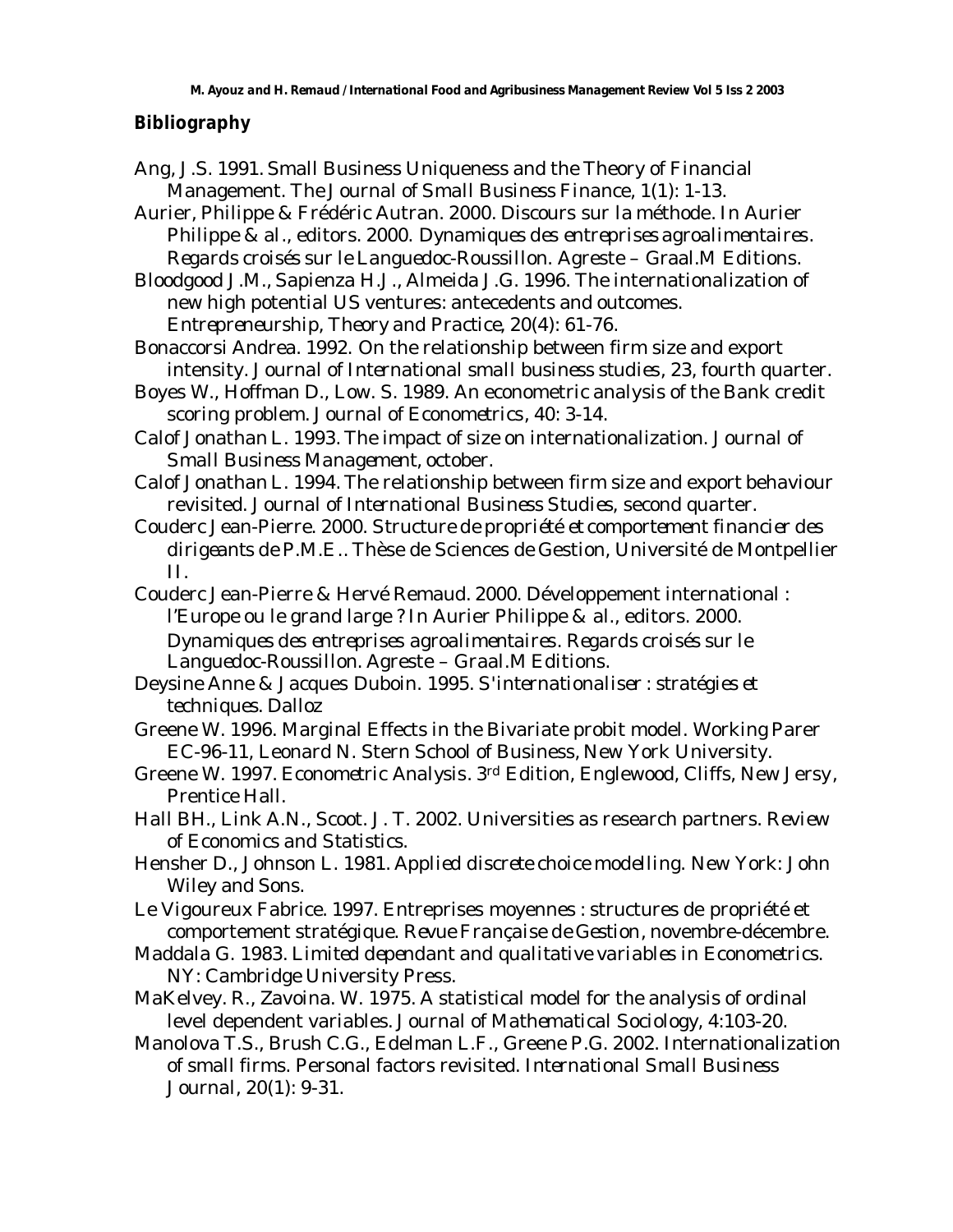- Marchesnay Michel. 1998. L'entrepreneuriat rural en quête de légitimités. In Miclet Gérard & *al*., editors. 1998. *Agriculture et alimentation en quête de légitimité*, Economica, Paris.
- Marchesnay Michel. 1988. La petite entreprise, acteur de la stratégie industrielle. In Julien Pierre-André et Michel Marchesnay. 1988. *La petite entreprise*. Vuibert.
- Marion Alain. 1995. Le financement de l'actif immatériel des nouvelles entreprises technologiques et innovantes. *Revue Internationale P.M.E.*, 8 (3- 4): 205-31.
- Ogbuehi A. & LongfellowT.A. 1994. Perceptions of US manufacturing SMEs concerning exporting: a comparison based on export experience. *Journal of Small Business Management*, 32(4), 37-47.
- Penrose Edith Tilton. 1959. *The theory of the growth of the firm*. Basil Blackwell & Mott Ltd..
- Poirier D. 1980. Partial observability in bivariate probit models. *Journal of Econometrics*, 12 : 209-17.
- Reuber A.R. et Fischer E.. 1997. The influence of the management team's international experience on the internationalization behaviour of SMEs'. *Journal of International Business Studies*, 28(4): 807-25.
- Van de Ven W., Van Praag Van B. 1981. The demand for deductibles in private health insurance: a probit model with sample selection. *Journal of Econometrics*, 17: 229-52.
- Westhead P., Wright M., Ucbasaran D. 2001. The internationalization of new and small firms: a resource based view. *Journal of Business Venturing*, 16(4): 333- 58.
- White H. 1982. Maximum Likelihood estimation of misspecified models. *Econometrica*, 50(1): 1-26.
- Wolff James A. & Timothy L. Pett. 2000. Internationalization of small firms: an examination of export competitive patterns, firm size, and export performance. *Journal of Small Business Management*, april.
- Yatchew A., Griliches Z. 1984. Specification error in probit models. *Review of Economics and Statistics*, 66: 134-39.
- Zou S. & Stan S., 1998. The determinants of export performance: a review of the empirical literature between 1987 and 1997. *International Marketing Review*, 15(5): 333-356.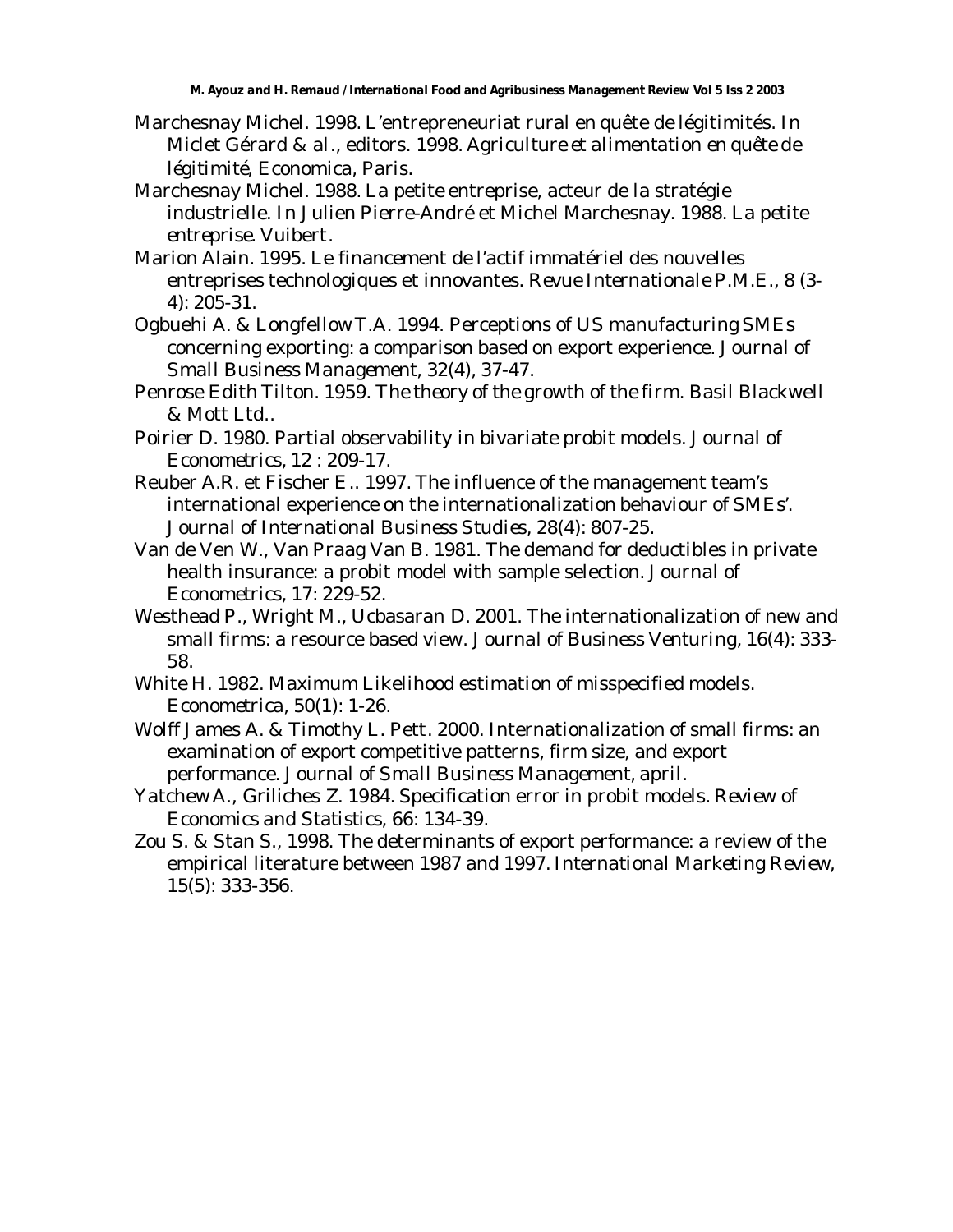#### *M. Ayouz and H. Remaud / International Food and Agribusiness Management Review Vol 5 Iss 2 2003*

|                            | <b>Exporting SAFF</b> | Non-exporting<br><b>SAFF</b> | Competitiveness   |  |  |
|----------------------------|-----------------------|------------------------------|-------------------|--|--|
| Quality<br>competitiveness | $P(COMPQUAL=j,d=1)$   | $P(COMPQUAL = j, d = 0)$     | $P(COMPQUAL = j)$ |  |  |
| Low                        | $0.071***$            | $0.046***$                   | $0.11***$         |  |  |
| $COMPQUAL=1$               |                       |                              |                   |  |  |
| Average                    | $0.202***$            | $0.190***$                   | $0.39***$         |  |  |
| $COMPQUAL=2$               |                       |                              |                   |  |  |
| High                       | $0.172***$            | $0.315***$                   | $0.48***$         |  |  |
| COMPQUAL=3                 |                       |                              |                   |  |  |
| Export d                   | $P[d=1]=0.44***$      | $P[d=0]=0.55***$             |                   |  |  |
|                            |                       |                              |                   |  |  |

Table 1: Mean of joined probabilities estimated on the basis of the model from 335 SAFFs

\*\*\* significant at 1%

Table 2: Average conditional probabilities estimated on the basis of the model from 335 SAFFs

|                            | Exporter SAFF d=1       | Non-exporter SAFFd=0    |
|----------------------------|-------------------------|-------------------------|
| Quality<br>competitiveness | $P(COMPQUAL = j/d = 1)$ | $P(COMPQUAL = j/d = 0)$ |
| Low<br>$COMPQUAL=1$        | $0.096$ ***             | $0.079***$              |
| Average<br>$COMPQUAL=2$    | $0.326***$              | $0.356***$              |
| High<br>COMPQUAL=3         | $0.577***$              | $0.564***$              |
| Total                      |                         |                         |

\*\*\* significant at 1%

Graph 1: price and quality competitiveness in relation to exported turnover

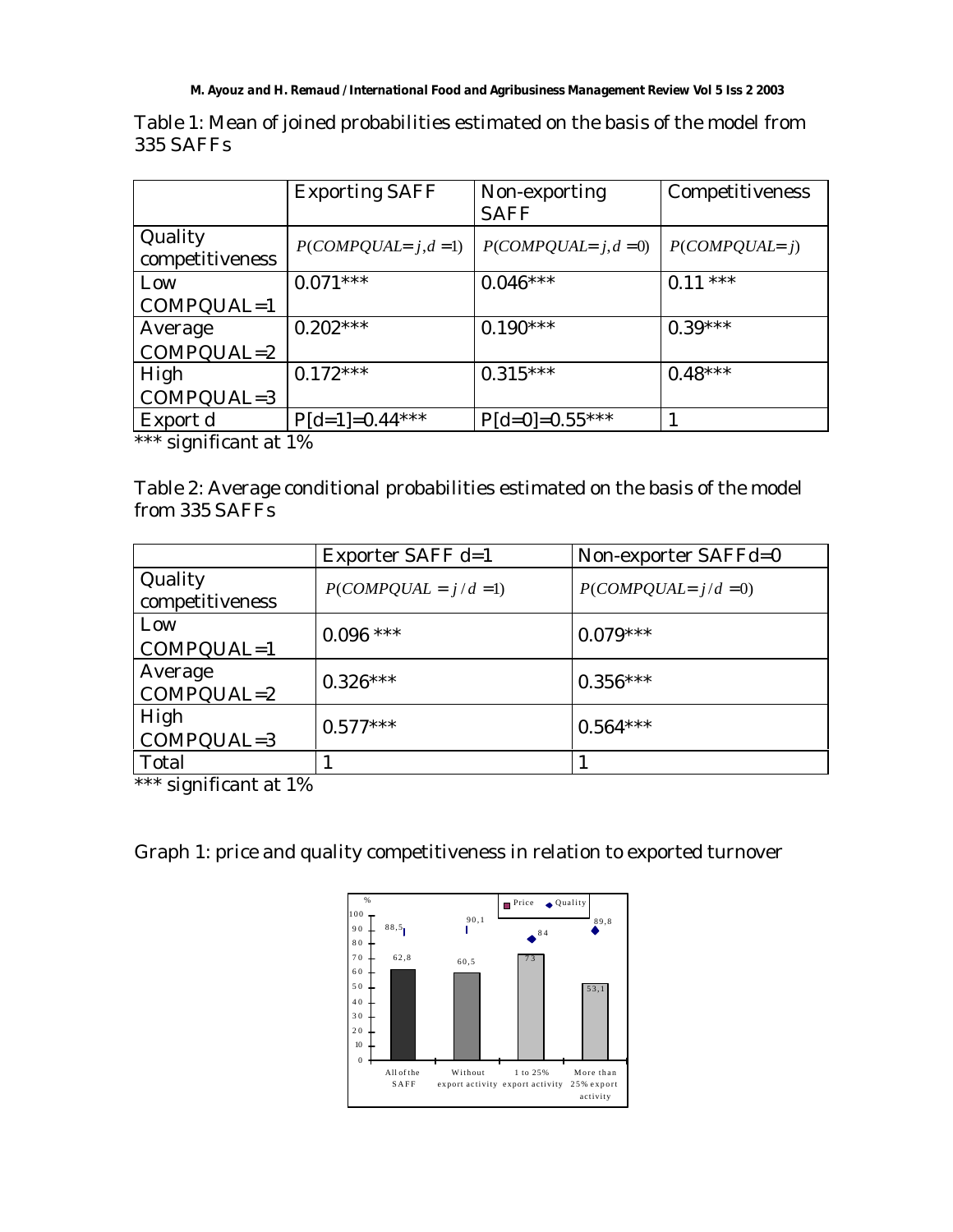Graph 2: (Average) human resource mobilization for each job and per exported turnover bracket



Appendix 1: Definition and modalities of explanatory variables (335 SAFFs)

| Designation of variables               | Values and modalities considered by   | Mean         |
|----------------------------------------|---------------------------------------|--------------|
|                                        | the explanatory variables             | Frequency    |
|                                        |                                       |              |
| <b>Characteristics of firm manager</b> |                                       |              |
| Overall human capital.                 | $=1$ BAC + 2 year university diploma, | 35.5%        |
| <b>EDUC</b> (ordinate discreet         | $=2$ BEP, CAP, BAC                    | 49.6%        |
| variable)                              | =3 Self-educated or other trainings   | 14.9%        |
| Specific human capital.                |                                       |              |
| AGE (continuous variable)              | <i>in years</i>                       | 50.04 (9.43) |
| <b>Behaviour nature of</b>             | =1 Managerial behaviour.              |              |
| manager.                               | =0 Patrimonial or managerial          | 44.5%        |
| <b>ENTREUP</b> (binary discreet        | behaviour                             | 55.5%        |
| variable)                              |                                       |              |
|                                        |                                       |              |
| <b>Firm characteristics</b>            |                                       |              |
| Firm ownership structure.              | $=1$ Independent firms                | 57.9%        |
| <b>CAPITAL</b> (nominal discreet       | $=$ 2 Open capital firms              | 24.2%        |
| variable)                              | =3 Controlled firms                   | 17.9%        |
| Life of the firm.                      |                                       |              |
| LIFE (on-going variable)               | Life of the firm in years             | 24.52        |
| LIFE2 (on going variable)              | Life squared                          | (20.41)      |
| Type of product sold                   | $=1$ Cereal by-products               | 26.9%        |
| <b>PRODUCT</b> (nominal                | $=$ 2 Animal products                 | 28.4%        |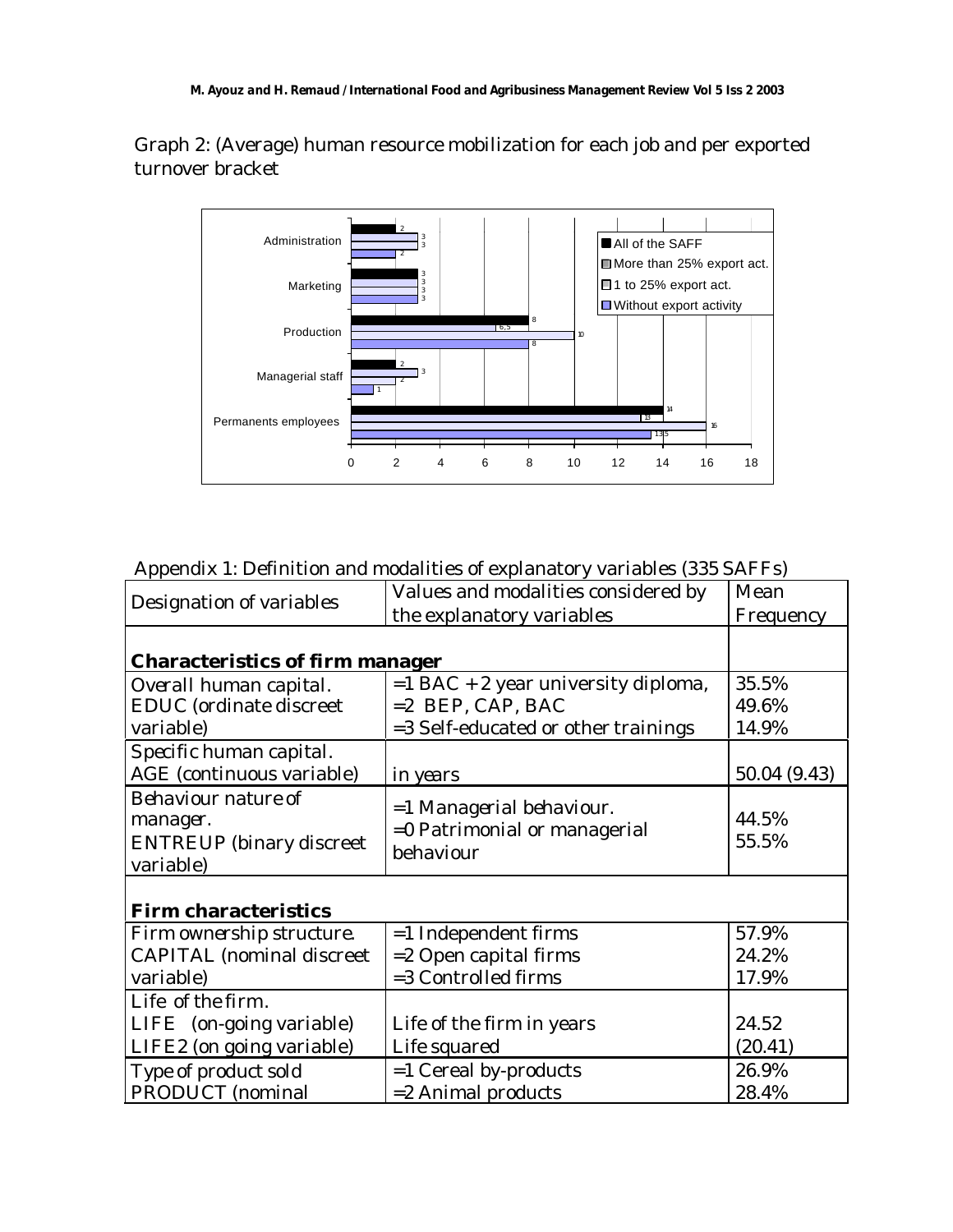| discreet variable)                                        | =3 Fruit and vegetables                                  | 23.3%                  |  |  |  |  |  |  |
|-----------------------------------------------------------|----------------------------------------------------------|------------------------|--|--|--|--|--|--|
|                                                           | =4 Viticulture and other products                        | 21.5%                  |  |  |  |  |  |  |
| Former profitability of firm.<br>TU97 (on-going variable) | 1997 Turnover in Kilo-francs - year<br>of study = $1998$ | 30742.13<br>(64241.98) |  |  |  |  |  |  |
|                                                           | <b>Environmental characteristics</b>                     |                        |  |  |  |  |  |  |
| Nature of the information                                 |                                                          |                        |  |  |  |  |  |  |
| held by the firm managers.                                | $=1:$ Ignore, does not know                              | 12.8%                  |  |  |  |  |  |  |
| <b>CONCUR</b> (nominal discreet                           | $= 2$ : Yes, new competitors                             | 44.5%                  |  |  |  |  |  |  |
| variable)                                                 | $=3:NO$ , no new competitors                             | 42.7%                  |  |  |  |  |  |  |
| Geographical location.                                    | $= 1$ if the firm is located in the                      | 18.2%                  |  |  |  |  |  |  |
| <b>AUDE</b> (binary discreet)                             | département of Aude                                      | 81.8%                  |  |  |  |  |  |  |
| variable)                                                 | $= 0$ other case                                         |                        |  |  |  |  |  |  |

In brackets: standard deviation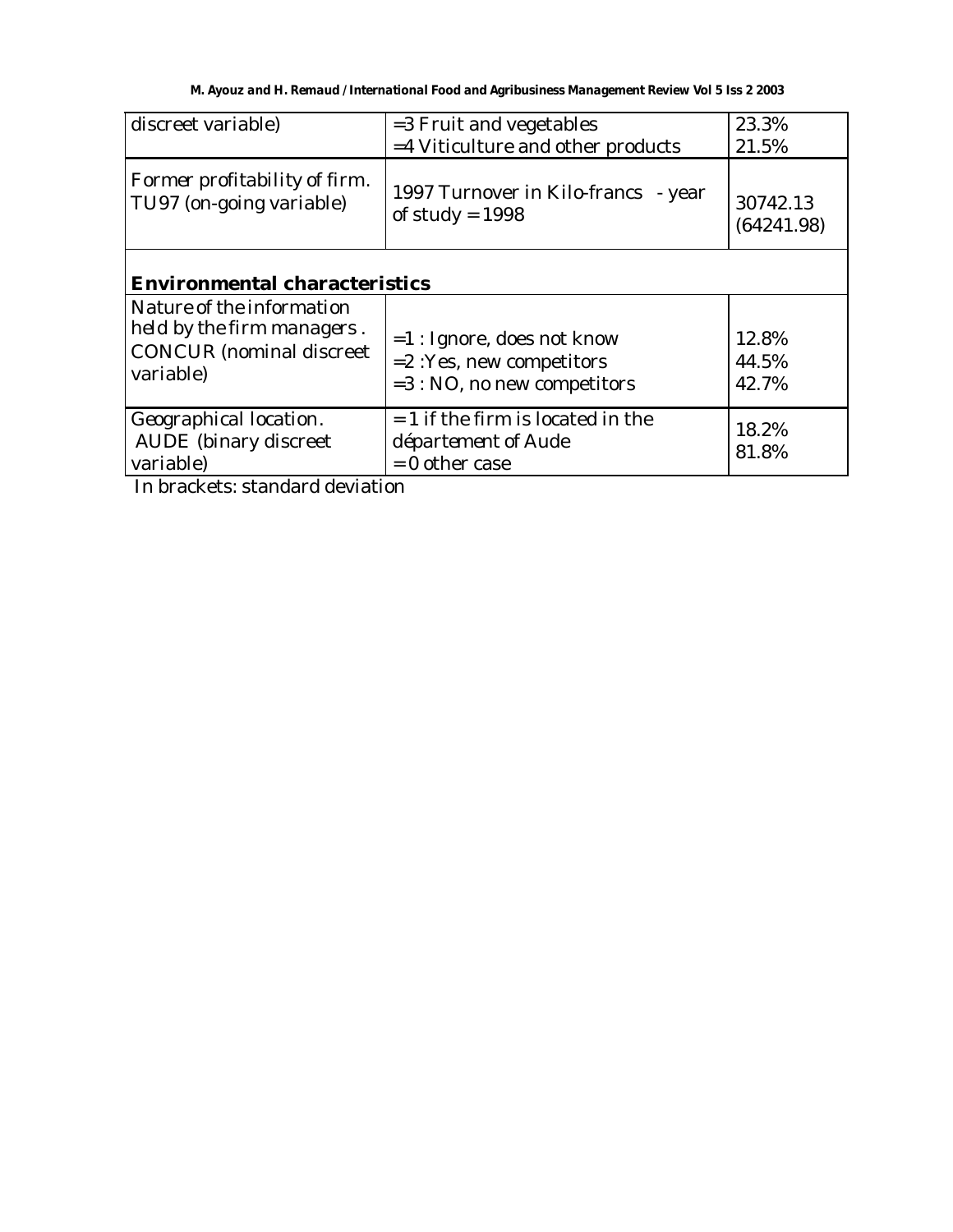Appendix 2: The econometric model

#### *Case with a connection between competitiveness level and the decision to export*

In order to explain the decision or not to export agro-food products, one may assume that the manager compares profitability obtained when exporting or not exporting the firm's products. Let us assume that for each manager (spotted by an *i* index) of an *n* sized sample, the profitability difference between each alternative is represented by a latent  $y_i^*$  variable. Let us also assume that this latent variable is a linear combination of a certain number of explanatory variables:

$$
y_i^* = \mathbf{a}^t \mathbf{X}_i + \mathbf{m} \qquad i = 1,...n,
$$
 (1)

with  $\bm{\acute{a}'}$  the parameter vector,  $\bm{m}$  a nil mean error term with a variance of  $\bm{s}_{\text{\tiny{m}^i}}^2$  , and *X <sup>i</sup>* the ensemble of these variables which affect the *i* firm's profitability. For each *i* firm, a *di* Bernoulli variable worth 1 if and when the firm exports agro-food products, if not  $d_i=0$ , was defined.

$$
d_i \begin{cases} =1 & \text{si } y_i^* = \mathbf{\hat{a}}^T \mathbf{X}_i + \mathbf{m} > 0 \\ =0 & \text{si otherwise} \end{cases}
$$
 (2)

Furthermore, let us lay down the *COMPQUALj* variable to be explained which describes the competitiveness levels (*j=1,…, J*). In our case, we have three levels of competitiveness (*J=3*). We can assume the existence of a *wi*\* continuous latent variable, explained by the *Zi* characteristics observed and *ei* random shocks:

$$
w_i^* = \hat{\mathbf{a}}^{\top} \mathbf{Z}_i + \mathbf{e}_i \tag{3}
$$

 $e_i$  is a nil mean stochastic term with a standard deviation of  $\mathcal{S}_{e_i}$ ,  $\hat{\bm{a}}$  a vector of parameters containing the intercept. When the *wi\** variable is within the intervals as set out by unknown *sj* thresholds, a particular *j* level of competitiveness is observed:

$$
COMPQUAL_i = j \quad si \quad s_{j-1} < w_i^* \le s_j \qquad \qquad j=1,..,3 \tag{4}
$$

According to (4), a firm with a level of competitiveness *j=1,2,3* is observed when the latent  $w_i^*$  variable is within a particular  $|s_{i-1}, s_i|$  interval and at the same time the manager would do well to export *yi\*>0*. We assume that the error terms  $(\bm{e}_i, \bm{m})$  follow a nil mean bivariate normal distribution with a variance covariance matrix **W** :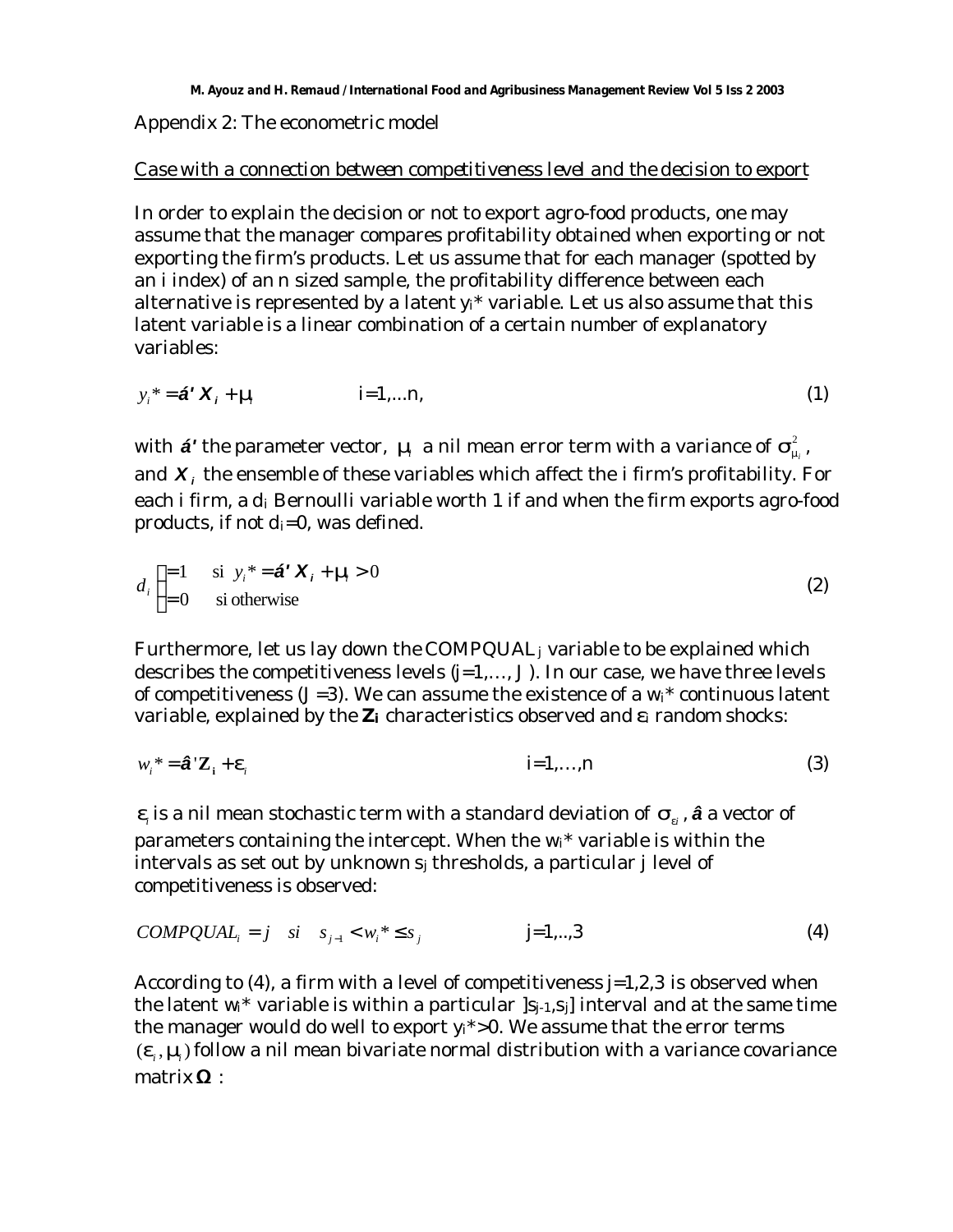*M. Ayouz and H. Remaud / International Food and Agribusiness Management Review Vol 5 Iss 2 2003*

$$
\dot{\mathbf{U}} = \begin{vmatrix} \mathbf{S}_e & \mathbf{I} \mathbf{S}_e \mathbf{S}_m \\ \mathbf{I} \mathbf{S}_e \mathbf{S}_m & \mathbf{S}_m \end{vmatrix}
$$
 (5)

With this matrix we also postulate homoscedasticity. Thus, the probability of observing a firm with a certain level of competitiveness exporting and yet, does not export, is respectively as follows:

$$
p_{1j} = P[d_i = 1, COMPQUAL_i = j]
$$
  
\n
$$
= Pr[s_{j-1} < w_i^* \le s_j \text{ et } y_i^* > 0]
$$
  
\n
$$
= P(\mathbf{e}_i \le s_j - \hat{\mathbf{a}}^T \mathbf{Z}_i, \mathbf{m} > -\hat{\mathbf{a}}^T \mathbf{X}_i) - P(\mathbf{e}_i \le s_{j-1} - \hat{\mathbf{a}}^T \mathbf{Z}_i, \mathbf{m} > -\hat{\mathbf{a}}^T \mathbf{X}_i)
$$
  
\n
$$
= F\left(\frac{s_j - \hat{\mathbf{a}}^T \mathbf{Z}_i}{\mathbf{s}_e}, \frac{\hat{\mathbf{a}}^T \mathbf{X}_i}{\mathbf{s}_m}, \mathbf{r}\right) - F\left(\frac{s_{j-1} - \hat{\mathbf{a}}^T \mathbf{Z}_i}{\mathbf{s}_e}, \frac{\hat{\mathbf{a}}^T \mathbf{X}_i}{\mathbf{s}_m}, \mathbf{r}\right)
$$
\n(6)

$$
p_{0j} = P[d_i = 0, COMPQUAL_i = j]
$$
  
\n
$$
= Pr[s_{j-1} < w_i^* \le s_j \text{ et } y_i^* \le 0]
$$
  
\n
$$
= P(\mathbf{e}_i \le s_j - \hat{\mathbf{a}}^T \mathbf{Z}_i, \mathbf{m} \le -\hat{\mathbf{a}}^T \mathbf{X}_i) - P(\mathbf{e}_i \le s_{j-1} - \hat{\mathbf{a}}^T \mathbf{Z}_i, \mathbf{m} \le -\hat{\mathbf{a}}^T \mathbf{X}_i)
$$
  
\n
$$
= F\left(\frac{s_j - \hat{\mathbf{a}}^T \mathbf{Z}_i}{\mathbf{S}_e}, -\frac{\hat{\mathbf{a}}^T \mathbf{X}_i}{\mathbf{S}_m}, \mathbf{r}\right) - F\left(\frac{s_{j-1} - \hat{\mathbf{a}}^T \mathbf{Z}_i}{\mathbf{S}_e}, -\frac{\hat{\mathbf{a}}^T \mathbf{X}_i}{\mathbf{S}_m}, \mathbf{r}\right)
$$
\n(7)

with *F*(...,*r*) function of standard bi-varied distribution (normal) evaluated to the points  $s_j - \hat{\mathbf{a}}' \mathbf{Z}_i / \mathbf{s}_e$ ,  $\hat{\mathbf{a}}' \mathbf{X}_i / \mathbf{s}_m$ . In total, we have 2 ´J joined probabilities. According to this model (ordered polytomic bivariate probit), the probability of exporting products is more complicated than the one generated from a simple binary probit. Indeed, the probability of exporting according to the models is given as follows:

- *Probability of exporting generated by the ordered polytomic bivariate probit*

$$
P_{1} = P[d_{i} = 1 | \mathbf{Z}_{i}, \mathbf{X}_{i}] = \sum_{j=1}^{j=J} P[d_{i} = 1, COMPQUAL_{i} = j]
$$

$$
= \sum_{j=1}^{j=J} \left[ F\left(\frac{s_{j} - \hat{\mathbf{a}}^{t} \mathbf{Z}_{i}}{\mathbf{s}_{e}}, \frac{\hat{\mathbf{a}}^{t} \mathbf{X}_{i}}{\mathbf{s}_{m}}, \mathbf{r}\right) - F\left(\frac{s_{j-1} - \hat{\mathbf{a}}^{t} \mathbf{Z}_{i}}{\mathbf{s}_{e}}, \frac{\hat{\mathbf{a}}^{t} \mathbf{X}_{i}}{\mathbf{s}_{m}}, \mathbf{r}\right) \right]
$$
(8)

*- For a simple binary probit:*

$$
p_i = P[d_i = 1 | \mathbf{X}_i] = F_m \left( \frac{\hat{\mathbf{a}} \mathbf{X}_i}{\mathbf{S}_m} \right)
$$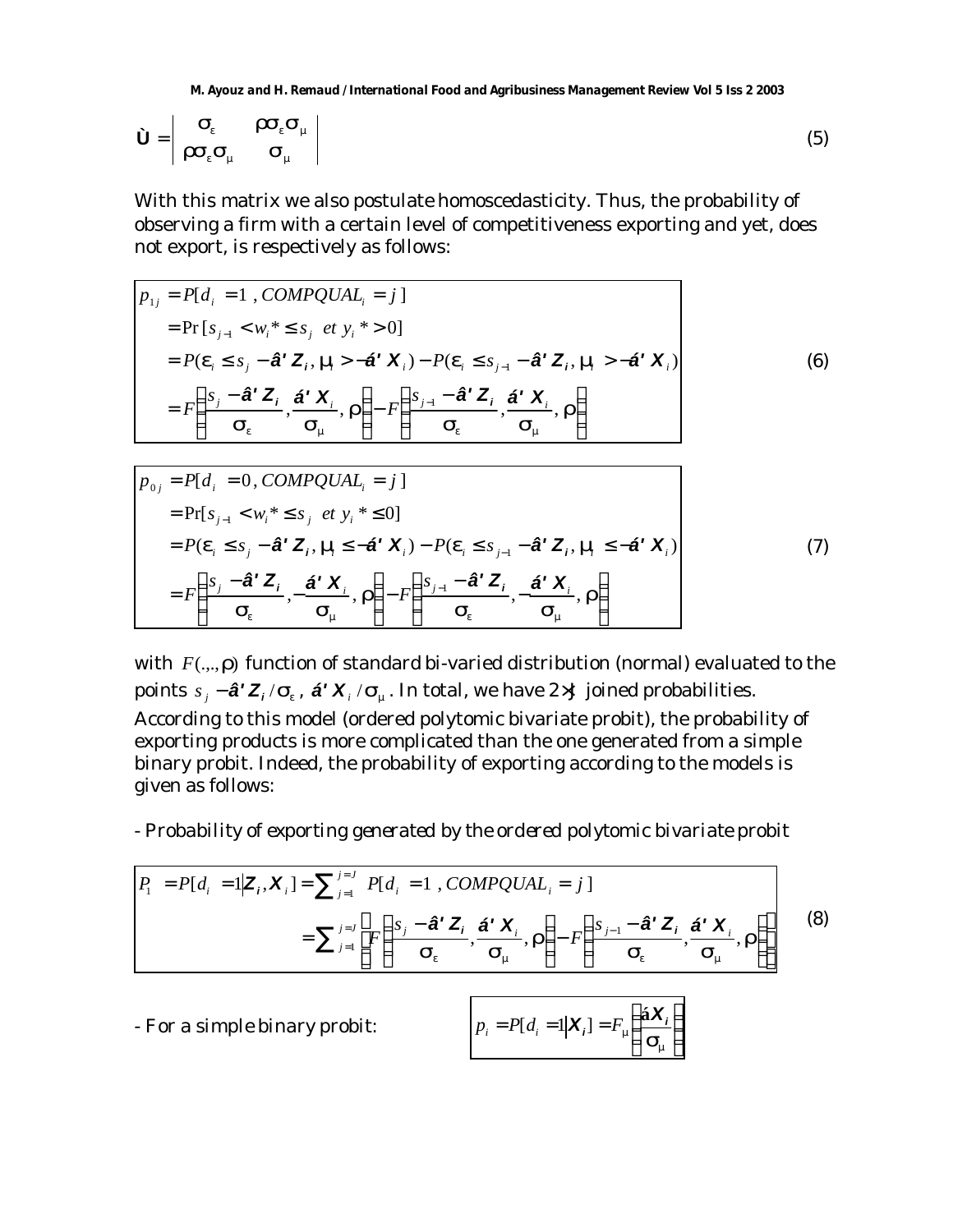With  $\mathit{F}_{_{\bm{m}}}(.)$  the distribution function of the standard  $\mu$  uni-varied law (normal). In the same way, the probability of a particular *j* level of competitiveness is more complicated than the one generated by a simple ordered probit (see. MaKelvey & Zavoina, 1975).

- *Probability of a particular level of competitiveness generated by the ordered polytomic bivariate probit*

$$
P_j = P[COMPQUAL = j | \mathbf{Z}, \mathbf{X}_i]
$$
  
\n
$$
= \sum_{m=0}^{m=1} P[d_i = m , COMPQUAL = j ]
$$
  
\n
$$
= \sum_{m=0}^{m=1} F\left(\frac{s_j - \hat{\mathbf{a}}^T \mathbf{Z}_j}{\mathbf{S}_{\mathbf{e}}}, (-1)^m \frac{\hat{\mathbf{a}}^T \mathbf{X}_i}{\mathbf{S}_{\mathbf{m}}}, \mathbf{r}\right) - F\left(\frac{s_j - \hat{\mathbf{a}}^T \mathbf{Z}_j}{\mathbf{S}_{\mathbf{e}}}, (-1)^m \frac{\hat{\mathbf{a}}^T \mathbf{X}_i}{\mathbf{S}_{\mathbf{m}}}, \mathbf{r}\right)
$$
(9)

- *Probability of a particular level of competitiveness generated by the simple ordinate probit*

$$
p_{ij} = P[COMPQUAI_r = j | \mathbf{Z}_i] = F_e \left[ \frac{s_j - \mathbf{\hat{a}}^{\prime} \mathbf{Z}_i}{\mathbf{s}_e} \right] - F_e \left[ \frac{s_{j-1} - \mathbf{\hat{a}}^{\prime} \mathbf{Z}_i}{\mathbf{s}_e} \right]
$$

with  $\,F_{\!e}$  (.) the distribution function of the standard uni varied law of  $\bm{\varepsilon}$  (normal law).

The advantage of a bi-varied model is that if and when the coefficient of ρ correlation is different from 0, the conditional probabilities enabling an assessment of the chances of observing a level of competitiveness, taking into account the fact that the firm is orienting its operations towards the export market. These can be of several types:

$$
P_{j|d=1} = P[COMPQUAL_{i} = j | d_{i} = 1] = \frac{Pr(COMPQUAL_{i} = j, d_{i} = 1)}{P(d_{i} = 1)}
$$
(10)

Given that the firm has decided to export, these probabilities enabled us to estimate the chances of observing a particular level of competitiveness. Because the endogenous variables are ordered and the latent variables are not observable, identification of the model requires that we set  $S_e = S_m = 1$ . The logarithm of the likelihood function of the ordered polytomic bivariate probit to be maximised is therefore: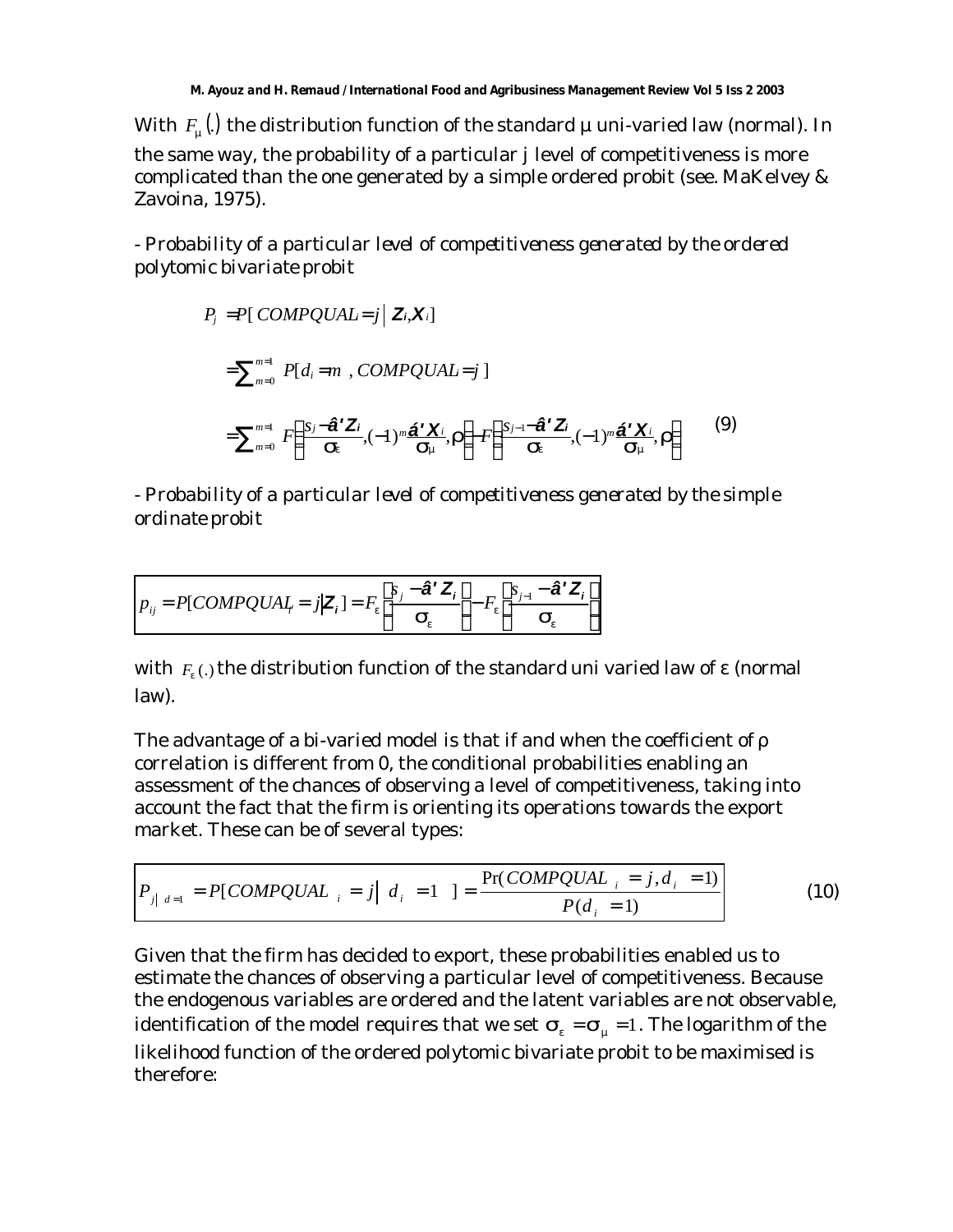*M. Ayouz and H. Remaud / International Food and Agribusiness Management Review Vol 5 Iss 2 2003*

$$
LogL(\hat{\mathbf{a}}, \hat{\mathbf{a}}, \mathbf{s}; \mathbf{r}) = \sum_{i=1}^{i=n} \left( \sum_{j=1}^{j=3} A_{ij} \times Log[F(s_j - \hat{\mathbf{a}}^{\mathsf{T}} \mathbf{Z}_i, \hat{\mathbf{a}}^{\mathsf{T}} \mathbf{X}_i, \mathbf{r}) - F(s_{j-1} - \hat{\mathbf{a}}^{\mathsf{T}} \mathbf{Z}_i, \hat{\mathbf{a}}^{\mathsf{T}} \mathbf{X}_i, \mathbf{r}) \right] + \sum_{j=1}^{j=3} B_{ij} \times Log[F(s_j - \hat{\mathbf{a}}^{\mathsf{T}} \mathbf{Z}_i, -\hat{\mathbf{a}}^{\mathsf{T}} \mathbf{X}_i, \mathbf{r}) - F(s_{j-1} - \hat{\mathbf{a}}^{\mathsf{T}} \mathbf{Z}_i, -\hat{\mathbf{a}}^{\mathsf{T}} \mathbf{X}_i, \mathbf{r})] \tag{11}
$$

with *Aij* and *Bij* as indicators defined as follows:

$$
A_{ij} =\n\begin{cases}\n=1 & \text{if } d_i = 1 \text{ (and) } \text{COMPQUAL}_i = j \\
=0 & \text{if } \text{otherwise}\n\end{cases}\n\quad i=1,\ldots,n, \quad j=1,\ldots,J
$$
\n
$$
B_{ij} =\n\begin{cases}\n=1 & \text{if } d_i = 0 \text{ (and) } \text{COMPQUAL}_i = j \\
=0 & \text{if } \text{otherwise}\n\end{cases}\n\quad i=1,\ldots,n, \quad j=1,\ldots,J
$$

*s*<sub>*j*</sub> the unknown *ordered* thresholds  $s_0 < s_1 < ... < s_3$  estimated with the model's (**a**, **b**) parameters. One can postulate that each of the (*b, a)* vectors contains an intercept term. One of the *sj* thresholds is therefore not identifiable, a fact which leads us to putting forward the following normalisation: *s1=0*. Moreover, we must postulate that  $s_0 = -\infty$ ,  $s_3 = +\infty$  so that the sum of the probabilities on all the intervals should equal 1 as follows:

$$
\sum\nolimits_{j=1}^{j=3}\ \sum\nolimits_{m=0}^{m=1}\ P[COMPQUAL_j=j,d_i]=m\Big|\mathbf{Z}_i\,,\mathbf{X}_i\ ]=1.
$$

Therefore, for three levels of competitiveness *J=3*, only one *s<sup>2</sup>* threshold is identifiable. In order to provide a satisfactory estimation of these {*s2*, *b,* **a**}parameters, we used White's correction (1982) so as to obtain estimators that would robust to heteroscedasticity.

By observing the likelihood logarithm (11), one can evaluate the possible bias that may result from a separate estimation of a simple ordered probit and a simple binary probit if ρ≠0. In the same way, unlike the *ordered polytomic bivariate probit*, the standard bi-varied probit would not, in the case of this study, enable us to make out several levels of competitiveness.

## *When the levels of quality competitiveness and the decisions to export are independent*

If the correlation coefficient is nil  $r=0$ , the decisions to export are not related to the export levels. Relations (8, 9) in this case can be simplified as follows:

$$
F(s_j - \hat{\mathbf{a}}^{\mathsf{T}} \mathbf{Z}_i, \hat{\mathbf{a}}^{\mathsf{T}} \mathbf{X}_i, \mathbf{r}) - F(s_{j-1} - \hat{\mathbf{a}}^{\mathsf{T}} \mathbf{Z}_i, \hat{\mathbf{a}}^{\mathsf{T}} \mathbf{X}_i, \mathbf{r}) = F(\hat{\mathbf{a}}^{\mathsf{T}} \mathbf{X}_i) \Big[ F(s_j - \hat{\mathbf{a}}^{\mathsf{T}} \mathbf{Z}_i) - F(s_{j-1} - \hat{\mathbf{a}}^{\mathsf{T}} \mathbf{Z}_i) \Big]
$$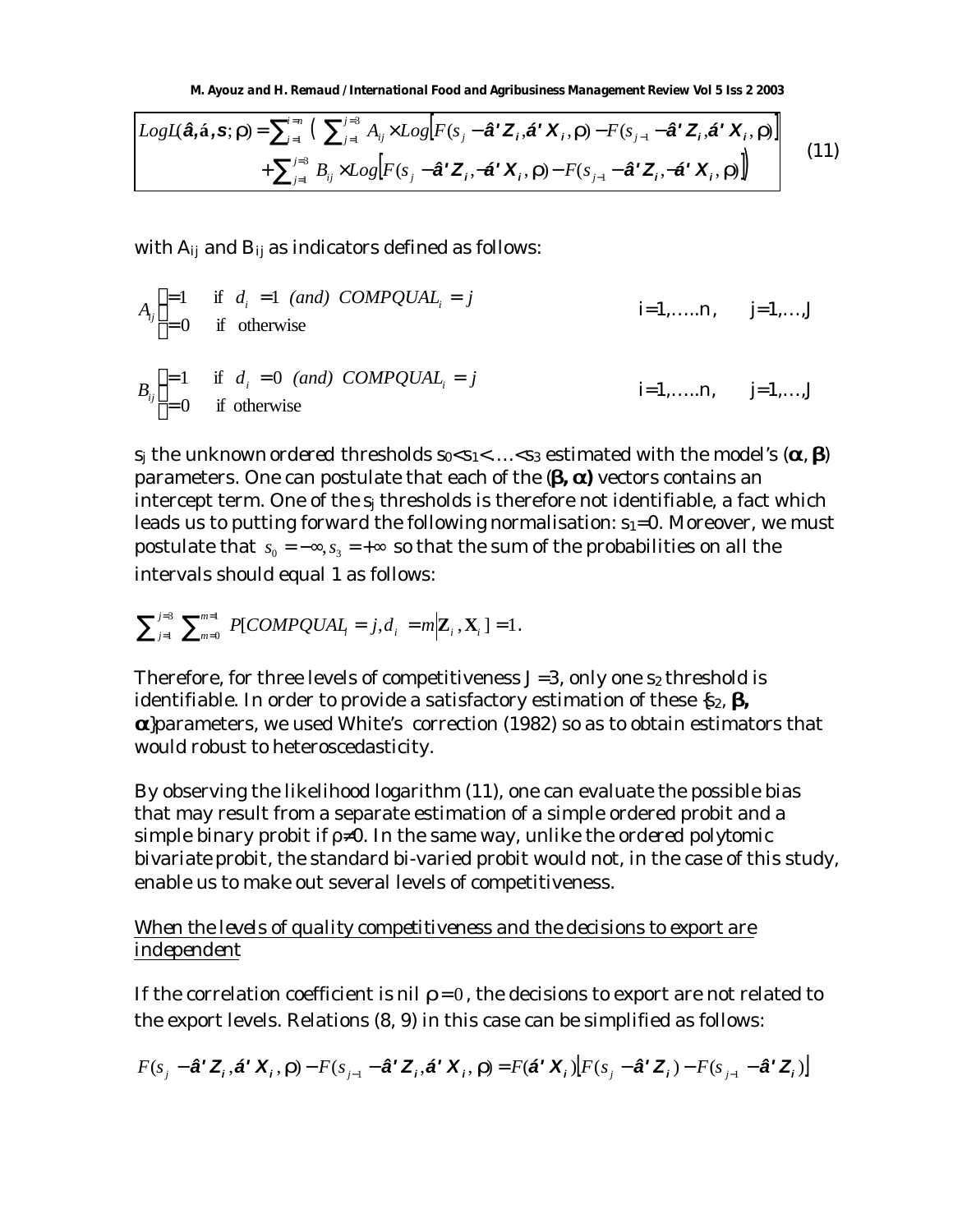$$
F(s_j - \hat{\mathbf{a}}^{\mathsf{T}} \mathbf{Z}_i, -\hat{\mathbf{a}}^{\mathsf{T}} \mathbf{X}_i, \mathbf{r}) - F(s_{j-1} - \hat{\mathbf{a}}^{\mathsf{T}} \mathbf{Z}_i, -\hat{\mathbf{a}}^{\mathsf{T}} \mathbf{X}_i, \mathbf{r}) = [1 - F(\hat{\mathbf{a}}^{\mathsf{T}} \mathbf{X}_i)] \Big[ F(s_j - \hat{\mathbf{a}}^{\mathsf{T}} \mathbf{Z}_i) - F(s_{j-1} - \hat{\mathbf{a}}^{\mathsf{T}} \mathbf{Z}_i) \Big]
$$

The likelihood function of the logarithm to be maximized is therefore:

$$
LogL(\hat{\mathbf{a}}, \hat{\mathbf{a}}, \mathbf{s}; \mathbf{r}) = \sum_{i=1}^{i=n} \left( d_i Log[F_m(\hat{\mathbf{a}}^T \mathbf{X}_i)] + (1 - d_i) Log[1 - F_m(\hat{\mathbf{a}}^T \mathbf{X}_i)] + \sum_{j=1}^{j=3} C_{ij} \times Log[F_e(s_j - \hat{\mathbf{a}}^T \mathbf{Z}_i) - F_e(s_{j-1} - \hat{\mathbf{a}}^T \mathbf{Z}_i)] \right)
$$
(13)

with *Cij* an indicator defined simply as follows:

$$
C_{ij}\begin{cases} =1 & \text{if } COMPQUAL_i = j \\ =0 & \text{otherwise} \end{cases}
$$
  $i=1, ..., n, \quad j=1, ..., J$  (14)

The likelihood function logarithm (13) is therefore simply the sum of a binary probit  $LogL_1(\mathbf{a})$  and an ordered probit  $LogL_2(\mathbf{b}, \mathbf{s})$ . Thus it is possible to obtain the optimal vector *a°* by maximizing the likelihood logarithm *LogL1(a)* independently from *LogL2*(*b,s*). Consequently, the usual specifications (binary probit, simple ordered probit) are irrelevant unless there is an independence between the term of errors  $(\epsilon, \mu)$ , which is not the case, as we are about to see.

*Correcting the heteroscedasticity* Yatchew & Griliches (1984) showed that when the disturbances are of heteroscedastic nature, maximum likelihood estimators are not consistent and the covariance variance matrixes are inappropriate to perform the standard tests. The resulted presented in this paper were obtained after performing White's correction (*ib*.). Optimization programs were realized using the SAS software (v) (including its IML module).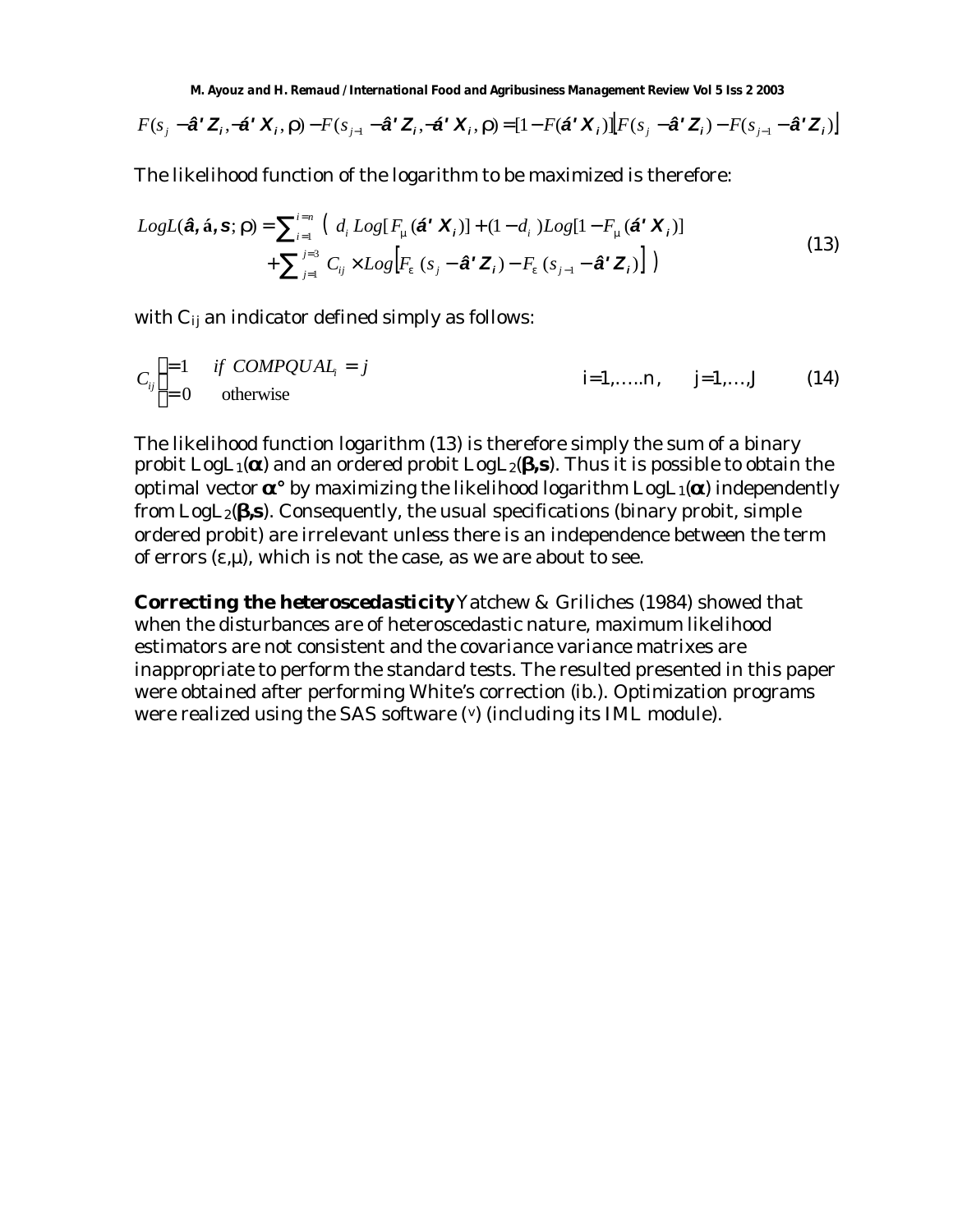#### *M. Ayouz and H. Remaud / International Food and Agribusiness Management Review Vol 5 Iss 2 2003*

Appendix 3: Econometric results

| Estimation of the econometric model (joined probabilities) |
|------------------------------------------------------------|
|------------------------------------------------------------|

|                                                                                                                        |                                  |                  | Levels of competitiveness |             | Decision to export |           |                   |
|------------------------------------------------------------------------------------------------------------------------|----------------------------------|------------------|---------------------------|-------------|--------------------|-----------|-------------------|
|                                                                                                                        |                                  | $COMPQUAL=1,2,3$ |                           |             | $d=1$              |           |                   |
|                                                                                                                        |                                  | Parameters       |                           | Stand. Dev. | Parameters         |           | Std deviation (a) |
| Intercep                                                                                                               | Constant                         | 0.3034171        |                           | 0.6598452   | 3.0958062          | ***       | 1.1038209         |
|                                                                                                                        | 1 cereal by-products             | 0.8589175        | ***                       | 0.2799958   | $-1.997098$        | ***       | 0.3100335         |
| $PRODUCTS =$                                                                                                           | 2 animal products                | 0.8068382        | $***$                     | 0.2195046   | $-1.650925$        | ***       | 0.2590836         |
|                                                                                                                        | 3 Fruit and vegetables           |                  | Reference                 |             | Reference          |           |                   |
|                                                                                                                        | 4 viticulture and other products | 0.4405061        |                           | 0.2834172   | $-1.642176$        | ***       | 0.3815963         |
|                                                                                                                        | 1 Independent firm               | Reference        |                           |             | Reference          |           |                   |
| <b>CAPITAL</b><br>$=$                                                                                                  | 2 Open capital firm              | $-1.37965$       | $***$                     | 0.2246047   | 1.0228076          | ***       | 0.26983           |
|                                                                                                                        | 3 Controlled firm                | $-0.606788$      | $**$                      | 0.302341    | 1.2603139          | ***       | 0.4244566         |
| <b>AUDE</b><br>$=$                                                                                                     | 1 Firm located in Aude           | $-0.016347$      |                           | 0.1941137   | 0.3142894          |           | 0.2718629         |
| AGE<br>$=$                                                                                                             | 2 Age of firm manager            | 0.0233791        | $***$                     | 0.0104229   | $-0.056388$        | $***$     | 0.0183497         |
|                                                                                                                        | 3 self-instructed manager        | 0.0165616        |                           | 0.2378646   | $-0.243614$        |           | 0.4129193         |
| <b>EDUC</b><br>$\!\!\!=\!\!\!$                                                                                         | 2 BAC CAP BEP                    | $-0.816465$      | $***$                     | 0.2182447   | $-0.455142$        |           | 0.3051068         |
|                                                                                                                        | $1$ BAC $+2$                     |                  | Reference                 |             |                    | Reference |                   |
| <b>LIFE</b><br>$=$                                                                                                     | Age of firm                      | 0.0036333        |                           | 0.0133426   | 0.0480065          | $**$      | 0.0201843         |
| LIFE2<br>$=$                                                                                                           | Age of firm squared              | $-0.000041$      |                           | 0.000165    | $-0.000501$        | $\ast$    | 0.0002571         |
| <b>TU97</b>                                                                                                            | Turnover in 1997                 | 3.4674E-7        |                           | 1.8095E-6   | 6.6109E-6          | $**$      | 3.1535E-6         |
| $ENTREUP =$                                                                                                            | 1 Entrepreunerial behaviour      | -0.317121        | $\star$                   | 0.1906815   | 0.9037105          | $***$     | 0.2558855         |
|                                                                                                                        | 1 does not know; ignore          | $-0.78844$       | ***                       | 0.2642928   | $-1.808524$        | $***$     | 0.4019261         |
| $CONCUR =$                                                                                                             | 2 foresees future competitors    |                  | Reference                 |             | Reference          |           |                   |
|                                                                                                                        | 3 no other competitors           | $-0.339294$      | $\ast$                    | 0.1889524   | $-0.294401$        |           | 0.2383986         |
| <b>COEF</b>                                                                                                            | Correlation coefficient          | $-0.403801$      | $**$                      | 0.192659    |                    |           |                   |
| $2^{nd}$ threshold<br>SEUIL2                                                                                           |                                  | 1.5395681        |                           | 0.118738    |                    |           |                   |
| Logarithm of the Likelihood function                                                                                   |                                  |                  |                           | $-373.4$    |                    |           |                   |
|                                                                                                                        | A number of observations         |                  |                           | 335         |                    |           |                   |
| *** significant à 1%, ** significant at 5%, * significant at 10%, (a) standard deviation robuste to heteroscedasticity |                                  |                  |                           |             |                    |           |                   |

Marginal effects and quasi-elasticity of explanatory variables on the joined probabilities of exporting and enjoying a particular quality of competitiveness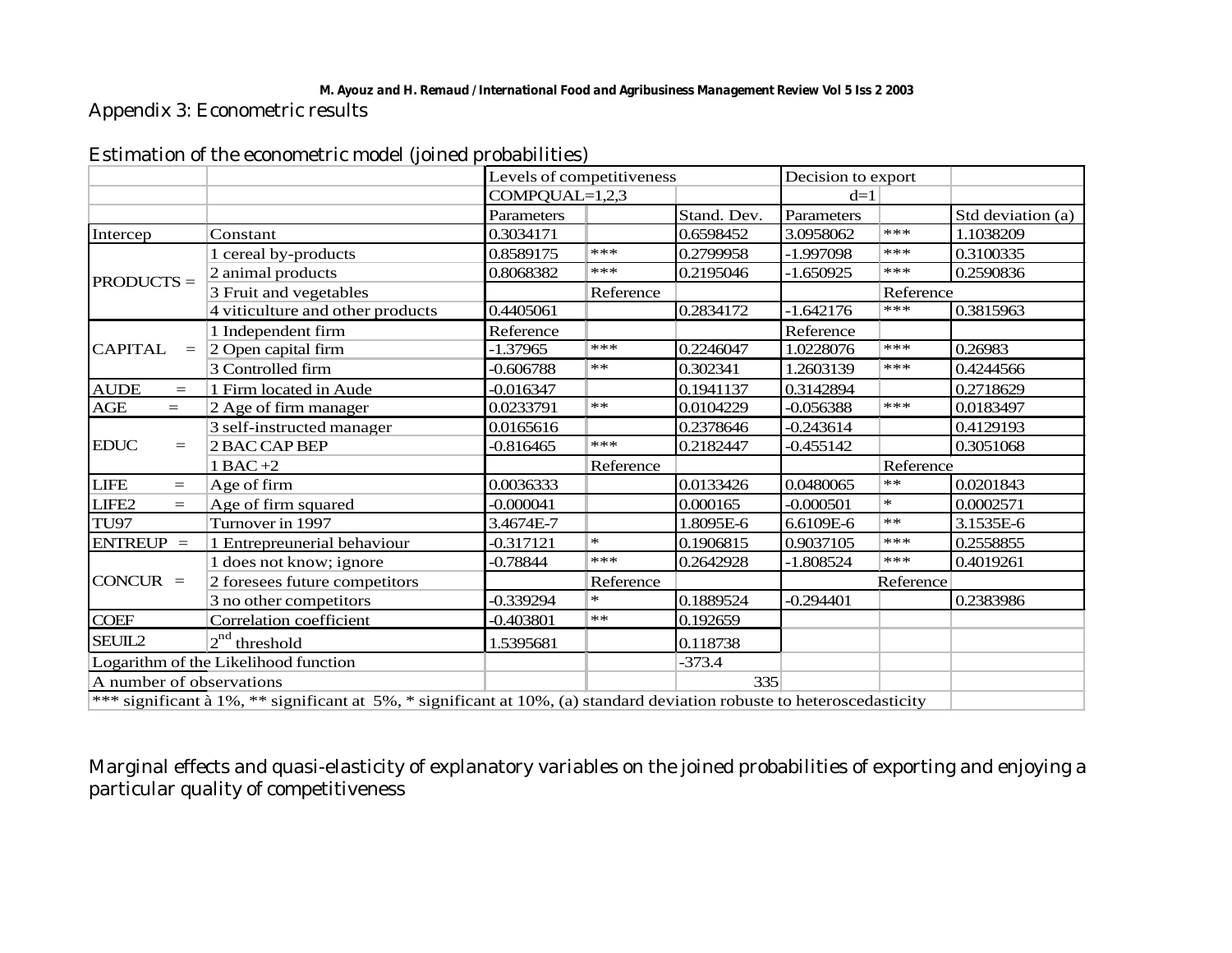| <b>Explanatory variables</b>                                            |                                                                                         | Probability of SAFF exporting with                                                                                                                                                                                                                                                                                                                                                                                                                                                                                                                                                                                                                                                                                                                                                                                                                                                                                                                                                      |                                                                                                                                                                                                                                                                                                                                                                                                                                                                                                                                                     |                         |       |                      |        |  |  |
|-------------------------------------------------------------------------|-----------------------------------------------------------------------------------------|-----------------------------------------------------------------------------------------------------------------------------------------------------------------------------------------------------------------------------------------------------------------------------------------------------------------------------------------------------------------------------------------------------------------------------------------------------------------------------------------------------------------------------------------------------------------------------------------------------------------------------------------------------------------------------------------------------------------------------------------------------------------------------------------------------------------------------------------------------------------------------------------------------------------------------------------------------------------------------------------|-----------------------------------------------------------------------------------------------------------------------------------------------------------------------------------------------------------------------------------------------------------------------------------------------------------------------------------------------------------------------------------------------------------------------------------------------------------------------------------------------------------------------------------------------------|-------------------------|-------|----------------------|--------|--|--|
|                                                                         |                                                                                         | Low competitiveness                                                                                                                                                                                                                                                                                                                                                                                                                                                                                                                                                                                                                                                                                                                                                                                                                                                                                                                                                                     |                                                                                                                                                                                                                                                                                                                                                                                                                                                                                                                                                     | Average competitiveness |       | High competitiveness |        |  |  |
|                                                                         |                                                                                         | $P[COMQUAL = 3,d=1]$                                                                                                                                                                                                                                                                                                                                                                                                                                                                                                                                                                                                                                                                                                                                                                                                                                                                                                                                                                    |                                                                                                                                                                                                                                                                                                                                                                                                                                                                                                                                                     | P[COMQUAL=2,d=1]        |       | $P[COMQUAL=1,d=1]$   |        |  |  |
|                                                                         | 1 Cereal by-products                                                                    | $-0.0923576$                                                                                                                                                                                                                                                                                                                                                                                                                                                                                                                                                                                                                                                                                                                                                                                                                                                                                                                                                                            | ***                                                                                                                                                                                                                                                                                                                                                                                                                                                                                                                                                 | $-0.1933795$            | $***$ | $-0.0942212$         | ***    |  |  |
| $PRODUCTS =$                                                            | 2 Animal products                                                                       | $-0.0614512$                                                                                                                                                                                                                                                                                                                                                                                                                                                                                                                                                                                                                                                                                                                                                                                                                                                                                                                                                                            | ***                                                                                                                                                                                                                                                                                                                                                                                                                                                                                                                                                 | $-0.2039456$            | ***   | $-0.1555576$         | ***    |  |  |
|                                                                         | 3 Fruit and vegetables                                                                  | Reference                                                                                                                                                                                                                                                                                                                                                                                                                                                                                                                                                                                                                                                                                                                                                                                                                                                                                                                                                                               |                                                                                                                                                                                                                                                                                                                                                                                                                                                                                                                                                     | Reference               |       | Reference            |        |  |  |
|                                                                         | 4 Viticulture and other products                                                        | 0.0058832                                                                                                                                                                                                                                                                                                                                                                                                                                                                                                                                                                                                                                                                                                                                                                                                                                                                                                                                                                               |                                                                                                                                                                                                                                                                                                                                                                                                                                                                                                                                                     | $-0.1162446$            | ***   | $-0.1993087$         | ***    |  |  |
|                                                                         | 1 Independent firm                                                                      | Reference                                                                                                                                                                                                                                                                                                                                                                                                                                                                                                                                                                                                                                                                                                                                                                                                                                                                                                                                                                               |                                                                                                                                                                                                                                                                                                                                                                                                                                                                                                                                                     | Reference               |       | Reference            |        |  |  |
| <b>CAPITAL</b><br>$\quad =$                                             | 2 Open capital firm                                                                     | $-0.0861770$                                                                                                                                                                                                                                                                                                                                                                                                                                                                                                                                                                                                                                                                                                                                                                                                                                                                                                                                                                            | ***                                                                                                                                                                                                                                                                                                                                                                                                                                                                                                                                                 | 0.2201138               | ***   | 0.1013439            | ***    |  |  |
|                                                                         | 3 Controlled firm                                                                       | $***$<br>0.0226244<br>0.1396644<br>0.1774263<br>***<br>0.0299988<br>***<br>0.0088957<br>0.0294655<br>***<br>***<br>$-0.3792079$<br>0.0109278<br>$-0.1505352$<br>***<br>***<br>$-0.0167436$<br>$-0.0168217$<br>$-0.0071497$<br>***<br>$-0.1382493$<br>0.0109210<br>0.0378661<br>Reference<br>Reference<br>Reference<br>***<br>0.0078460<br>$-0.0078509$<br>0.0121250<br>***<br>***<br>0.0072643<br>0.0075257<br>0.0130194<br>***<br>***<br>0.0420590<br>0.0954533<br>0.0376037<br>$***$<br>***<br>$-0.1009988$<br>$-0.0100845$<br>$-0.1421665$<br>Reference<br>Reference<br>Reference<br>***<br>$-0.0063193$<br>$-0.0783742$<br>0.0242869<br>Probability of SAFF not exporting with<br>Low competitiveness<br>Average competitiveness<br>P[COMQUAL=2,d=0]<br>$P[COMQUAL=3,d=0]$<br>***<br>***<br>0.0651180<br>$-0.0297521$<br>0.3445924<br>***<br>0.3047119<br>***<br>0.0035445<br>0.1126980<br>Reference<br>Reference<br>Reference<br>***<br>***<br>0.0547385<br>0.1244068<br>0.1305249 |                                                                                                                                                                                                                                                                                                                                                                                                                                                                                                                                                     |                         | ***   |                      |        |  |  |
| <b>AUDE</b><br>$\hspace{0.1cm} = \hspace{0.1cm}$                        | 1 Firm located in Aude                                                                  |                                                                                                                                                                                                                                                                                                                                                                                                                                                                                                                                                                                                                                                                                                                                                                                                                                                                                                                                                                                         |                                                                                                                                                                                                                                                                                                                                                                                                                                                                                                                                                     |                         |       |                      | ***    |  |  |
| AGE<br>$=$                                                              | Age of firm manager                                                                     |                                                                                                                                                                                                                                                                                                                                                                                                                                                                                                                                                                                                                                                                                                                                                                                                                                                                                                                                                                                         |                                                                                                                                                                                                                                                                                                                                                                                                                                                                                                                                                     |                         |       |                      | $**$   |  |  |
|                                                                         | 3 Self instructed manager                                                               |                                                                                                                                                                                                                                                                                                                                                                                                                                                                                                                                                                                                                                                                                                                                                                                                                                                                                                                                                                                         |                                                                                                                                                                                                                                                                                                                                                                                                                                                                                                                                                     |                         |       |                      | ***    |  |  |
| <b>EDUC</b><br>$=$                                                      | <b>2 BAC CAP BEP</b>                                                                    |                                                                                                                                                                                                                                                                                                                                                                                                                                                                                                                                                                                                                                                                                                                                                                                                                                                                                                                                                                                         |                                                                                                                                                                                                                                                                                                                                                                                                                                                                                                                                                     |                         |       |                      | ***    |  |  |
| <b>LIFE</b><br><b>TU97</b><br>$ENTREUP =$<br>$CONCUR =$<br>$PRODUCTS =$ | $1$ BAC+2                                                                               |                                                                                                                                                                                                                                                                                                                                                                                                                                                                                                                                                                                                                                                                                                                                                                                                                                                                                                                                                                                         |                                                                                                                                                                                                                                                                                                                                                                                                                                                                                                                                                     |                         |       |                      |        |  |  |
|                                                                         | Age of firm manager                                                                     |                                                                                                                                                                                                                                                                                                                                                                                                                                                                                                                                                                                                                                                                                                                                                                                                                                                                                                                                                                                         |                                                                                                                                                                                                                                                                                                                                                                                                                                                                                                                                                     |                         |       |                      | $\ast$ |  |  |
|                                                                         | Turnover in 1997 (a)                                                                    |                                                                                                                                                                                                                                                                                                                                                                                                                                                                                                                                                                                                                                                                                                                                                                                                                                                                                                                                                                                         |                                                                                                                                                                                                                                                                                                                                                                                                                                                                                                                                                     |                         |       |                      | $***$  |  |  |
|                                                                         | 1 Entrepreunerial behaviour                                                             |                                                                                                                                                                                                                                                                                                                                                                                                                                                                                                                                                                                                                                                                                                                                                                                                                                                                                                                                                                                         |                                                                                                                                                                                                                                                                                                                                                                                                                                                                                                                                                     |                         |       |                      | ***    |  |  |
|                                                                         | 1 Does not know; ignore                                                                 |                                                                                                                                                                                                                                                                                                                                                                                                                                                                                                                                                                                                                                                                                                                                                                                                                                                                                                                                                                                         |                                                                                                                                                                                                                                                                                                                                                                                                                                                                                                                                                     |                         |       |                      |        |  |  |
|                                                                         | 2 Foresees future competitors                                                           |                                                                                                                                                                                                                                                                                                                                                                                                                                                                                                                                                                                                                                                                                                                                                                                                                                                                                                                                                                                         |                                                                                                                                                                                                                                                                                                                                                                                                                                                                                                                                                     |                         |       |                      |        |  |  |
|                                                                         | 3 No other competitors                                                                  |                                                                                                                                                                                                                                                                                                                                                                                                                                                                                                                                                                                                                                                                                                                                                                                                                                                                                                                                                                                         |                                                                                                                                                                                                                                                                                                                                                                                                                                                                                                                                                     |                         |       |                      | ***    |  |  |
|                                                                         |                                                                                         |                                                                                                                                                                                                                                                                                                                                                                                                                                                                                                                                                                                                                                                                                                                                                                                                                                                                                                                                                                                         |                                                                                                                                                                                                                                                                                                                                                                                                                                                                                                                                                     |                         |       |                      |        |  |  |
| <b>Explanatory variables</b>                                            |                                                                                         |                                                                                                                                                                                                                                                                                                                                                                                                                                                                                                                                                                                                                                                                                                                                                                                                                                                                                                                                                                                         |                                                                                                                                                                                                                                                                                                                                                                                                                                                                                                                                                     |                         |       | High competitiveness |        |  |  |
|                                                                         |                                                                                         |                                                                                                                                                                                                                                                                                                                                                                                                                                                                                                                                                                                                                                                                                                                                                                                                                                                                                                                                                                                         |                                                                                                                                                                                                                                                                                                                                                                                                                                                                                                                                                     |                         |       | $P[COMOUAL=1,d=0]$   |        |  |  |
|                                                                         | 1 Cereal by-products                                                                    |                                                                                                                                                                                                                                                                                                                                                                                                                                                                                                                                                                                                                                                                                                                                                                                                                                                                                                                                                                                         |                                                                                                                                                                                                                                                                                                                                                                                                                                                                                                                                                     |                         |       |                      | $***$  |  |  |
|                                                                         | 2 Animal products                                                                       |                                                                                                                                                                                                                                                                                                                                                                                                                                                                                                                                                                                                                                                                                                                                                                                                                                                                                                                                                                                         |                                                                                                                                                                                                                                                                                                                                                                                                                                                                                                                                                     |                         |       |                      |        |  |  |
|                                                                         | 3 Fruit and vegetables                                                                  |                                                                                                                                                                                                                                                                                                                                                                                                                                                                                                                                                                                                                                                                                                                                                                                                                                                                                                                                                                                         |                                                                                                                                                                                                                                                                                                                                                                                                                                                                                                                                                     |                         |       |                      |        |  |  |
|                                                                         | 4 Viticulture and other products                                                        |                                                                                                                                                                                                                                                                                                                                                                                                                                                                                                                                                                                                                                                                                                                                                                                                                                                                                                                                                                                         | Reference<br>Reference<br>***<br>***<br>0.0621275<br>0.0822287<br>***<br>***<br>$-0.1053659$<br>$-0.0206760$<br>***<br>$-0.0259850$<br>$***$<br>$-0.0038242$<br>***<br>0.1495000<br>0.3633356<br>***<br>***<br>0.0024673<br>0.0154184<br>0.0599894<br>***<br>0.1389222<br>***<br>Reference<br>Reference<br>$\ast$<br>$-0.0037427$<br>0.0018201<br>***<br>$***$<br>$-0.0118304$<br>$-0.0026542$<br>***<br>***<br>0.0022958<br>$-0.0381930$<br>***<br>0.1727588<br>***<br>0.2485552<br>Reference<br>Reference<br>***<br>***<br>0.0646437<br>0.0238037 |                         | ***   |                      |        |  |  |
|                                                                         | 1 Independent firm                                                                      | Reference                                                                                                                                                                                                                                                                                                                                                                                                                                                                                                                                                                                                                                                                                                                                                                                                                                                                                                                                                                               |                                                                                                                                                                                                                                                                                                                                                                                                                                                                                                                                                     |                         |       |                      |        |  |  |
| <b>CAPITAL</b><br>$=$                                                   | 2 Open capital firm                                                                     | $-0.3796369$                                                                                                                                                                                                                                                                                                                                                                                                                                                                                                                                                                                                                                                                                                                                                                                                                                                                                                                                                                            |                                                                                                                                                                                                                                                                                                                                                                                                                                                                                                                                                     |                         |       |                      | ***    |  |  |
|                                                                         | 3 Controlled firm                                                                       | $-0.2136733$                                                                                                                                                                                                                                                                                                                                                                                                                                                                                                                                                                                                                                                                                                                                                                                                                                                                                                                                                                            |                                                                                                                                                                                                                                                                                                                                                                                                                                                                                                                                                     |                         |       |                      | ***    |  |  |
| <b>AUDE</b><br>$\quad =$                                                | 1 Firm located in Aude                                                                  | $-0.0385508$                                                                                                                                                                                                                                                                                                                                                                                                                                                                                                                                                                                                                                                                                                                                                                                                                                                                                                                                                                            |                                                                                                                                                                                                                                                                                                                                                                                                                                                                                                                                                     |                         |       |                      | ***    |  |  |
| AGE<br>$=$                                                              | Age of firm manager                                                                     | 0.0059796                                                                                                                                                                                                                                                                                                                                                                                                                                                                                                                                                                                                                                                                                                                                                                                                                                                                                                                                                                               |                                                                                                                                                                                                                                                                                                                                                                                                                                                                                                                                                     |                         |       |                      | ***    |  |  |
|                                                                         | 3 Self instructed manager                                                               | 0.0228294                                                                                                                                                                                                                                                                                                                                                                                                                                                                                                                                                                                                                                                                                                                                                                                                                                                                                                                                                                               |                                                                                                                                                                                                                                                                                                                                                                                                                                                                                                                                                     |                         |       |                      | $**$   |  |  |
| <b>EDUC</b><br>$=$                                                      | 2 BAC CAP BEP                                                                           | $-0.1094495$                                                                                                                                                                                                                                                                                                                                                                                                                                                                                                                                                                                                                                                                                                                                                                                                                                                                                                                                                                            |                                                                                                                                                                                                                                                                                                                                                                                                                                                                                                                                                     |                         |       |                      | ***    |  |  |
|                                                                         | $1$ BAC+2                                                                               | Reference                                                                                                                                                                                                                                                                                                                                                                                                                                                                                                                                                                                                                                                                                                                                                                                                                                                                                                                                                                               |                                                                                                                                                                                                                                                                                                                                                                                                                                                                                                                                                     |                         |       |                      |        |  |  |
| <b>LIFE</b>                                                             | Age of firm manager                                                                     | $-0.0101975$                                                                                                                                                                                                                                                                                                                                                                                                                                                                                                                                                                                                                                                                                                                                                                                                                                                                                                                                                                            |                                                                                                                                                                                                                                                                                                                                                                                                                                                                                                                                                     |                         |       |                      |        |  |  |
| <b>TU97</b>                                                             | Turnover in 1997 (a)                                                                    | $-0.0133249$                                                                                                                                                                                                                                                                                                                                                                                                                                                                                                                                                                                                                                                                                                                                                                                                                                                                                                                                                                            |                                                                                                                                                                                                                                                                                                                                                                                                                                                                                                                                                     |                         |       |                      | ***    |  |  |
| $ENTREUP =$                                                             | 1 Entrepreunerial behaviour                                                             | $-0.1392187$                                                                                                                                                                                                                                                                                                                                                                                                                                                                                                                                                                                                                                                                                                                                                                                                                                                                                                                                                                            |                                                                                                                                                                                                                                                                                                                                                                                                                                                                                                                                                     |                         |       |                      |        |  |  |
|                                                                         | 1 Does not know; ignore                                                                 | $-0.1680642$                                                                                                                                                                                                                                                                                                                                                                                                                                                                                                                                                                                                                                                                                                                                                                                                                                                                                                                                                                            |                                                                                                                                                                                                                                                                                                                                                                                                                                                                                                                                                     |                         |       |                      | ***    |  |  |
| $CONCUR =$                                                              | 2 Foresees future competitors                                                           | Reference                                                                                                                                                                                                                                                                                                                                                                                                                                                                                                                                                                                                                                                                                                                                                                                                                                                                                                                                                                               |                                                                                                                                                                                                                                                                                                                                                                                                                                                                                                                                                     |                         |       |                      |        |  |  |
|                                                                         | 3 No other competitors                                                                  | $-0.0280408$                                                                                                                                                                                                                                                                                                                                                                                                                                                                                                                                                                                                                                                                                                                                                                                                                                                                                                                                                                            |                                                                                                                                                                                                                                                                                                                                                                                                                                                                                                                                                     |                         |       |                      | ***    |  |  |
|                                                                         | * significant at 10%, ** significant at 5%, *** significant at 1%, (a) Quasi-elasticity |                                                                                                                                                                                                                                                                                                                                                                                                                                                                                                                                                                                                                                                                                                                                                                                                                                                                                                                                                                                         |                                                                                                                                                                                                                                                                                                                                                                                                                                                                                                                                                     |                         |       |                      |        |  |  |
|                                                                         |                                                                                         |                                                                                                                                                                                                                                                                                                                                                                                                                                                                                                                                                                                                                                                                                                                                                                                                                                                                                                                                                                                         |                                                                                                                                                                                                                                                                                                                                                                                                                                                                                                                                                     |                         |       |                      |        |  |  |
|                                                                         |                                                                                         |                                                                                                                                                                                                                                                                                                                                                                                                                                                                                                                                                                                                                                                                                                                                                                                                                                                                                                                                                                                         |                                                                                                                                                                                                                                                                                                                                                                                                                                                                                                                                                     |                         |       |                      |        |  |  |

*M. Ayouz and H. Remaud / International Food and Agribusiness Management Review Vol 5 Iss 2 2003*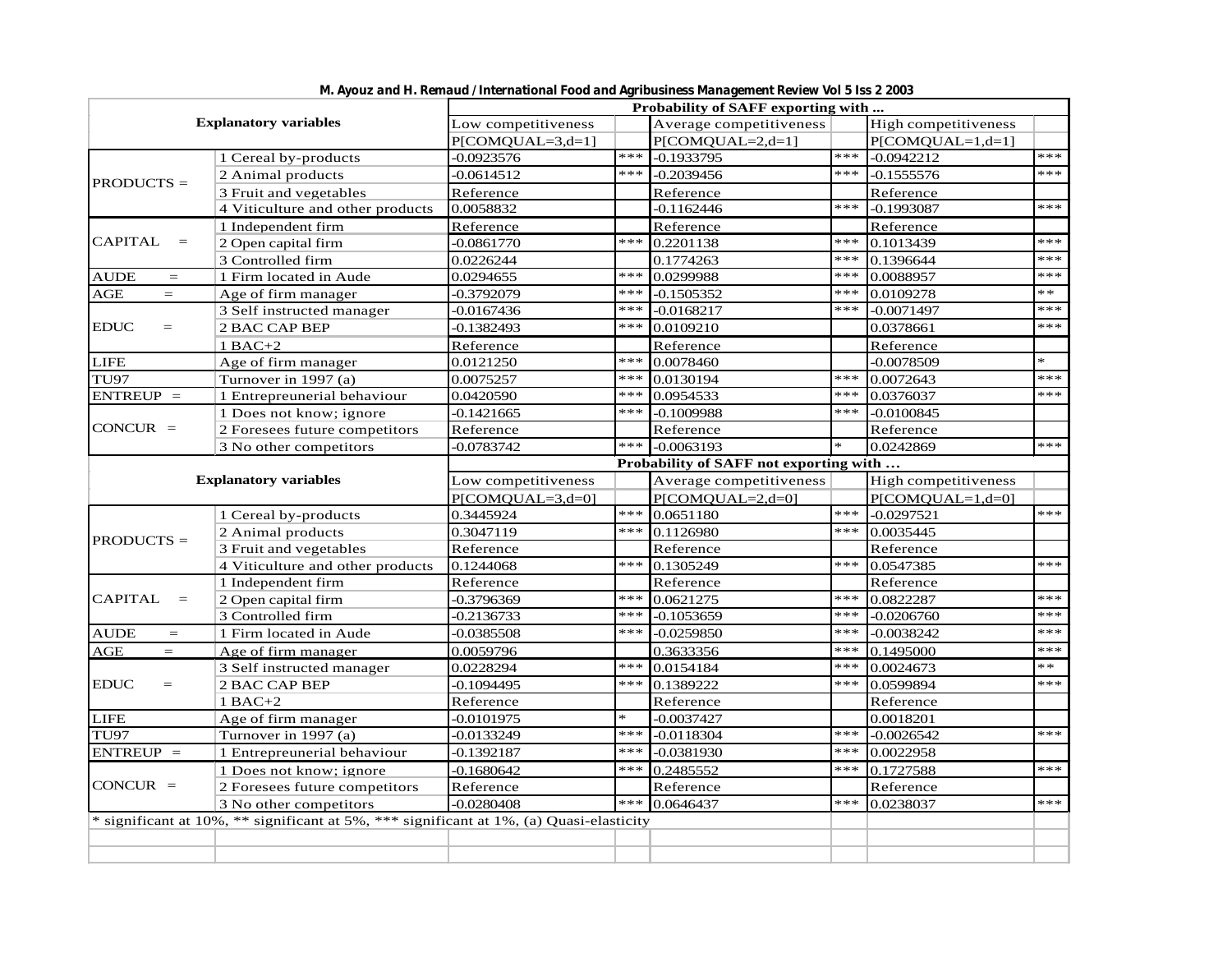## *M. Ayouz and H. Remaud / International Food and Agribusiness Management Review Vol 5 Iss 2 2003* Probability and quasi-elasticity of exporting or enjoying a particular level of quality competitiveness

| <b>Explanatory variables</b>                                                            |                                  | $P[d=1]$     |       | P[COMPOUAL=3] |        | P[COMPOUAL=2] |       | P[COMPOUAL=1] |       |
|-----------------------------------------------------------------------------------------|----------------------------------|--------------|-------|---------------|--------|---------------|-------|---------------|-------|
| <b>PRODUCT</b>                                                                          | 1 Cereal by-products             | $-0.3799583$ | ***   | 0.2522349     | $***$  | $-0.1282615$  | ***   | $-0.1239733$  | ***   |
| $=$                                                                                     | 2 Animal products                | -0.4209544   | $***$ | 0.2432607     | ***    | -0.0912476    | $***$ | $-0.1520131$  | $***$ |
|                                                                                         | 3 Fruit and vegetables           | Reference    |       | Reference     |        | Reference     |       | Reference     |       |
| $=$                                                                                     | 4 Viticulture and other products | $-0.3096702$ | ***   | 0.1302899     | ***    | 0.0142803     |       | $-0.1445702$  | ***   |
| <b>CAPITAL</b><br>$=$                                                                   | Independent firm                 | Reference    |       | Reference     |        | Reference     |       | Reference     |       |
| $=$                                                                                     | 2 Open capital firm              | 0.2352807    | ***   | $-0.4658139$  | $***$  | 0.2822413     | $***$ | 0.1835726     | $***$ |
| $=$                                                                                     | 3 Controlled firm                | 0.3397152    | ***   | -0.1910489    | $***$  | 0.0720604     | ***   | 0.1189885     | ***   |
| <b>AUDE</b><br>$=$                                                                      | Firm located in Aude             | 0.0683601    | ***   | 0.0090853     | ***    | 0.0040138     | ***   | 0.0050715     | ***   |
| <b>SARL</b><br>$=$                                                                      | 1Private firm                    | $-0.1424444$ | ***   | 0.2550927     | ***    | -0.0896784    | ***   | $-0.1654143$  | ***   |
| AGE<br>$=$                                                                              | Age of firm manager (a)          | $-0.5188152$ | ***   | $-0.0276057$  | $**$   | $-0.0276057$  | $***$ | $-0.3057512$  | ***   |
| <b>EDUC</b><br>$=$                                                                      | 3 self-instructed manager        | -0.0407150   | ***   | 0.0060858     | ***    | -0.0014033    | ***   | $-0.0047256$  | $***$ |
|                                                                                         | 2 BAC CAP BEP                    | $-0.0894621$ | ***   | -0.2476988    | ***    | 0.1498433     | ***   | $-0.0222688$  | ***   |
| $=$                                                                                     | 1 BAC+2                          | Reference    |       | Reference     |        | Reference     |       | Reference     |       |
| <b>LIFE</b><br>$=$                                                                      | Age of firm $(a)$                | 0.0121201    |       | $-0.0141873$  | $***$  | $-0.0222688$  | $***$ | 0.0037319     | ***   |
| <b>TU97</b>                                                                             | Turnover in 1997 (a)             |              |       | 0.0019144     | $\ast$ | 0.0015509     | $***$ | 0.0015509     | $***$ |
| $ENTREUP =$                                                                             | 1 Entrepreunerial behaviour      | 0.1751160    | ***   | -0.000496513  |        | 0.0572602     | $**$  | 0.0398995     | ***   |
| $CONCUR =$                                                                              | 1 Does not know; ignore          | $-0.2532498$ | ***   | $-0.0971597$  | ***    | 0.1475564     | ***   | 0.1626743     | ***   |
| $=$                                                                                     | 2 Foresees future competitors    | Reference    | ***   | Reference     |        | Reference     |       | Reference     | ***   |
| $=$                                                                                     | 3 No other competitors           | $-0.0604066$ | ***   | $-0.1064150$  | 0.0001 | 0.0583244     | $***$ | 0.0480906     | ***   |
| * significant at 10%, ** significant at 5%, *** significant at 1%, (a) quasi-elasticity |                                  |              |       |               |        |               |       |               |       |